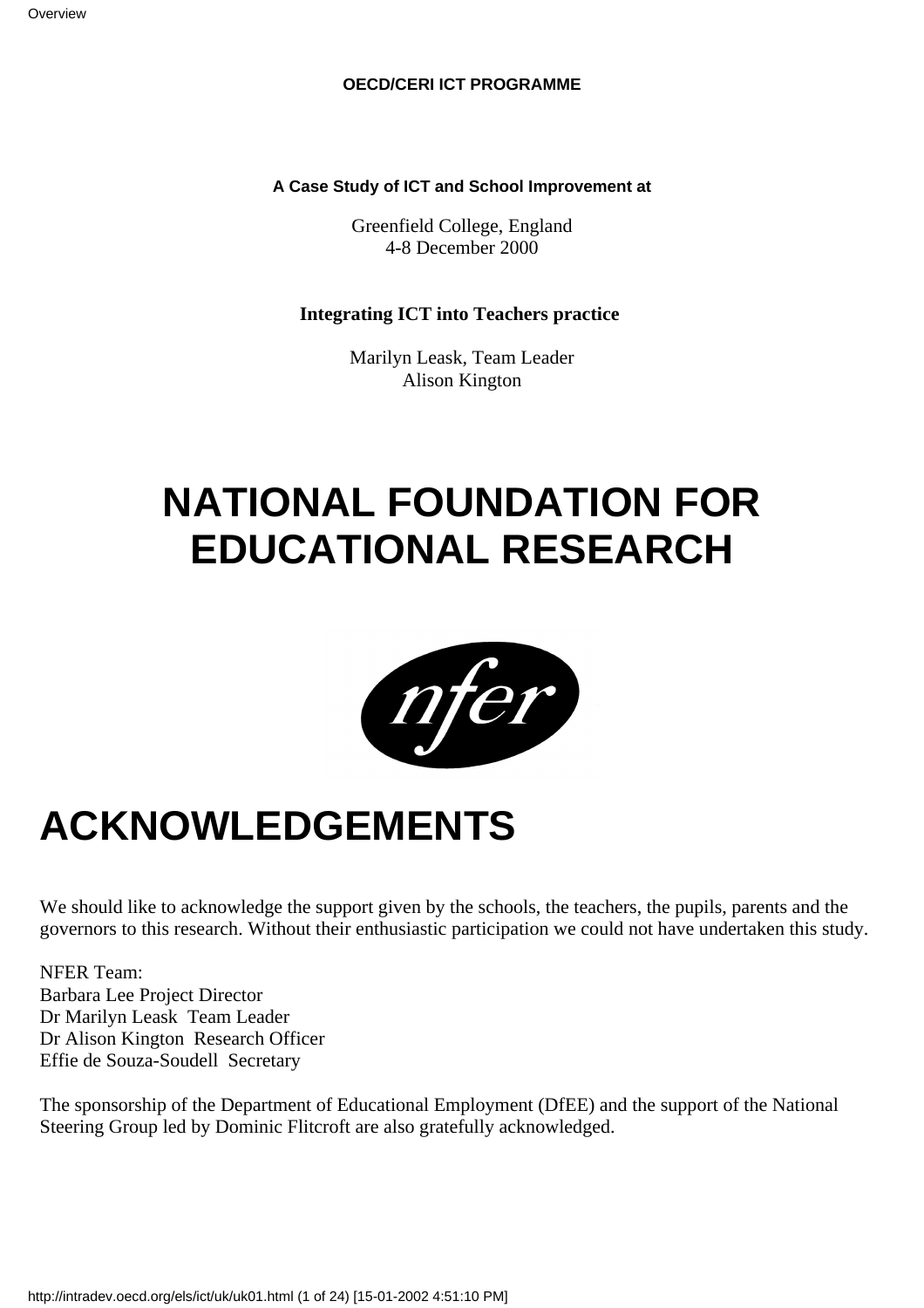### **Contents**

*1. Executive summary 4 1.1 Introduction 4 1.2 The whole school reform 4 1.3 Evidence relating to the research hypotheses 5*

*Overview 7*

*The past 8*

*The present 12*

*Main hypotheses 15*

*5.1 Hypothesis 1: 15 5.1.1 Evidence in support of hypothesis 1 15 5.1.2 Evidence in support of the rival hypothesis 15 5.1.3 Summary 16 5.2 Hypothesis 2: 17 5.2.1 Evidence in support of hypothesis 2 17 5.2.2 Evidence in support of the rival hypothesis 18 5.2.3 Summary 18 Page No. 5.3 Hypothesis 3: 19 5.3.1 Evidence in support of hypothesis 3 19 5.3.2 Evidence in support of the rival hypothesis 21 5.3.3 Summary 21*

*5.4 Hypothesis 4: 22 5.4.1 Evidence in support of hypothesis 4 22 5.4.2 Evidence in support of the rival hypothesis 23 5.4.3 Summary 23*

*5.5 Hypothesis 5: 23 5.5.1 Evidence in support of hypothesis 5 23 5.5.2 Evidence in support of the rival hypothesis 27 5.5.3 Summary 28*

*Projection to the future 28*

*7. Appendices 31 Appendix A - Methodology 31 Appendix B ICT Practice Survey for Teachers 34 Appendix C - Other evidence 41 Appendix D Extract from Nomination form: data on student 43 numbers, machine numbers and staffing.*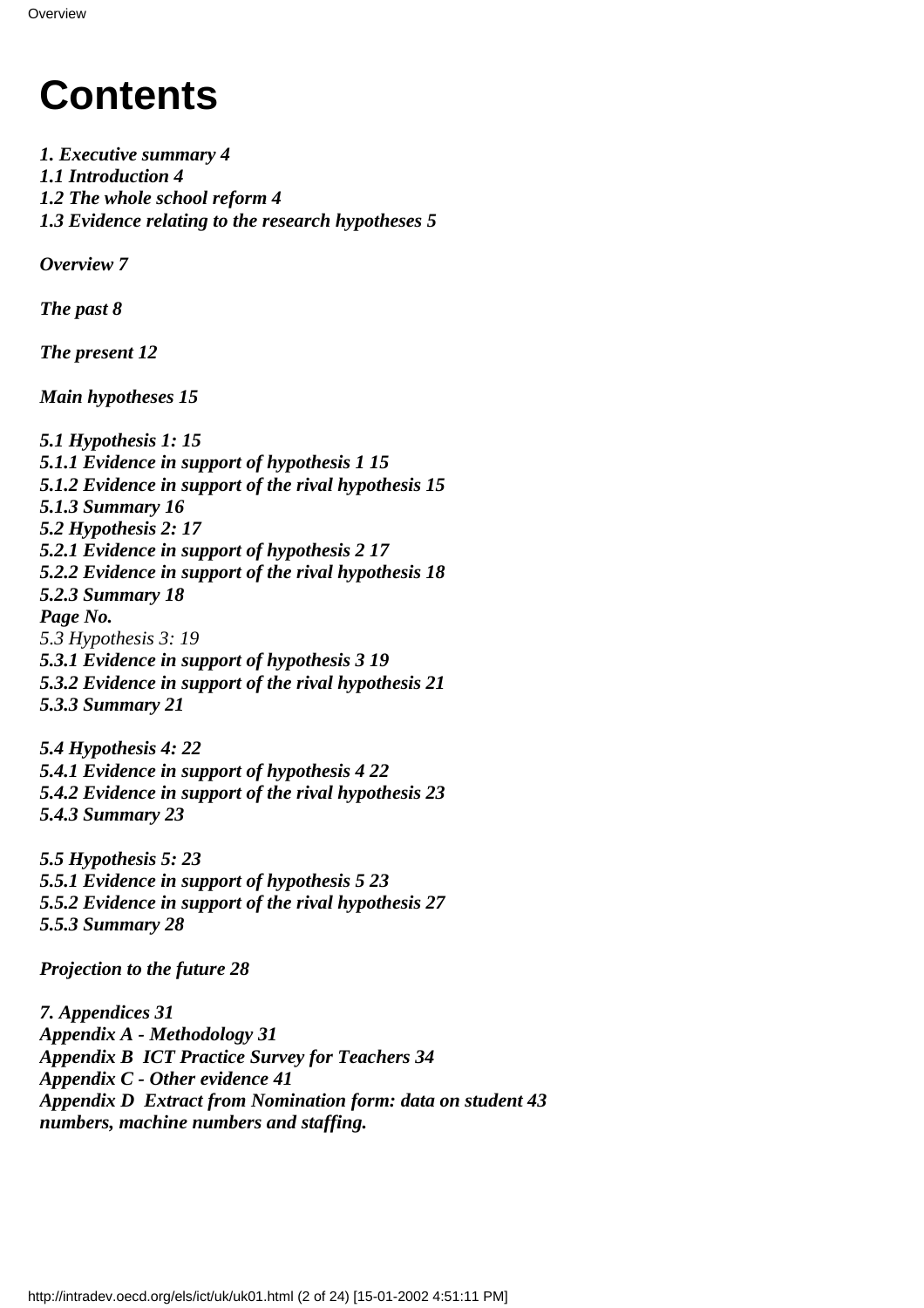# **1. EXECUTIVE SUMMARY**

*Every student needs a grandparent to link them to the past, and a PC to take them into the future* (senior member of staff).

## **1.1 Introduction**

<span id="page-2-0"></span>As part of the OECD qualitative research Case studies of Organisational Change this study was carried out during  $4 \quad 8$  December 2000 at Greenfield College<sup>[\[1\]](#page-23-0)</sup>.

The data collection was carried out by means of:

- 1. Interviews with teachers and students, administrators (headteachers, governors), parents and technology specialists.
- 2. Observations of school functioning.
- 3. Collection of school documentation.
- 4. Survey of teacher ICT practices.

The research focused upon a major whole school reform and the part that ICT has played in that reform.

#### **1.2 The whole school reform: Integrating ICT into Teachers practice**

In this case, the major reform was the school s adoption of a strategy to integrate ICT into teachers practice through the provision of computers for all teachers, backed up by multimedia projectors, digital cameras, substantial technical support, the school intranet and internet access in all classrooms.

### **1.3 Evidence relating to the research hypotheses**

The data collected relating to the whole school reform (i.e. the integrating of ICT into teachers practice) elicited evidence in relation to the five hypotheses postulated in the initial stages of the research. In summary, the data showed:

#### **1.3.1 Hypothesis 1: Technology as catalyst or as additional resource?**

The data supported the alternative hypothesis that the technology acted as an additional resource to support whole school development. A key concern of the school management team was to support teachers in the provision of a high quality teaching and learning environment for pupils by whatever means were available. This included not just the use of ICT. Other examples include the provision of administrative support staff and stimulating staff debate about appropriate approaches to teaching and learning. Without the vision and actions of the senior management team the resources would not have been available and the integration of ICT would not have happened.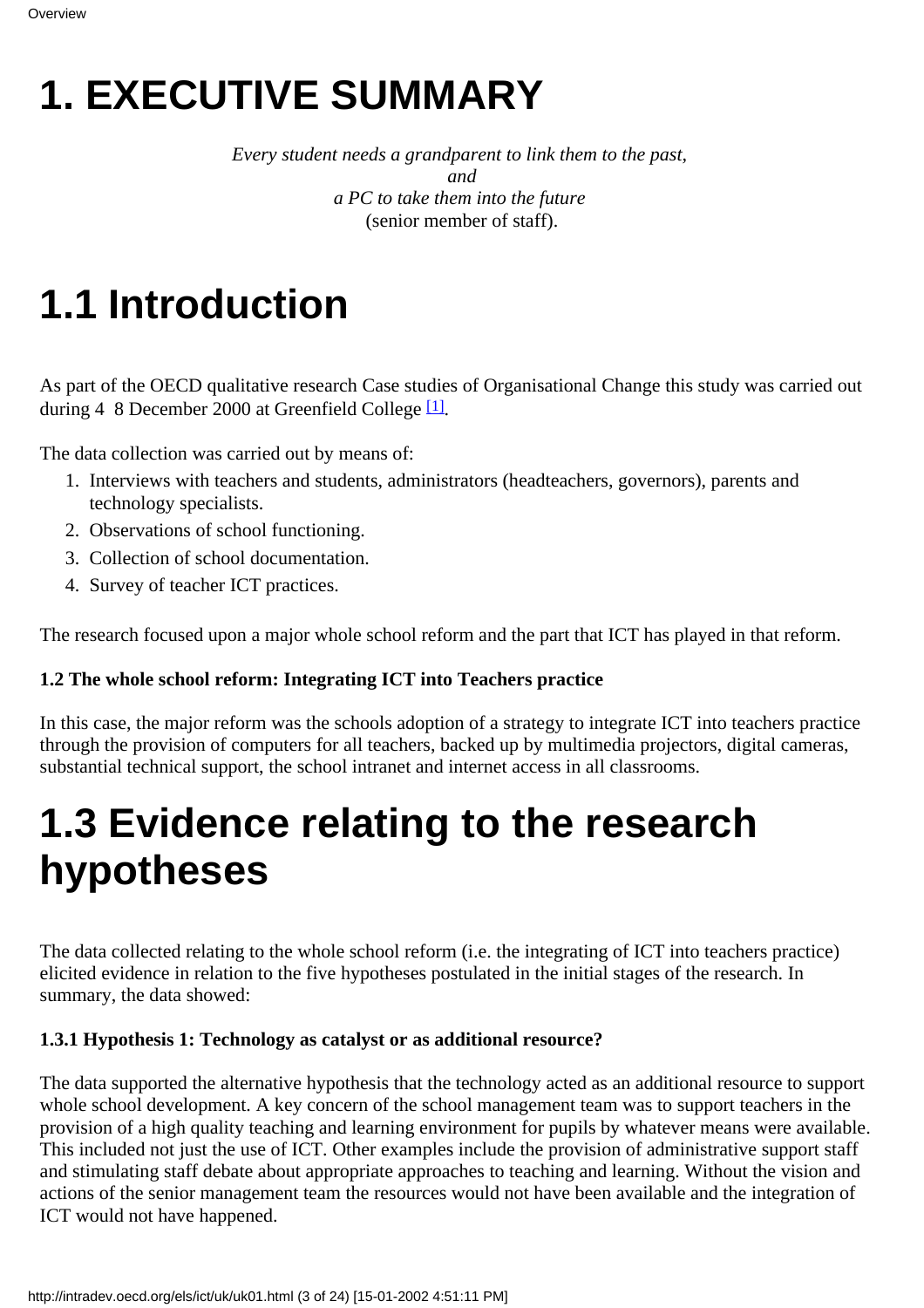#### **1.3.2 Hypothesis 2: Traditional diffusion patterns apply or is the diffusion pattern of ICT innovation different?**

In this case the data supported the alternative hypothesis that this particular ICT innovation did not follow traditional diffusion patterns. Prior to the innovation there was already extensive ICT technical support, an intranet and other ICT resources as well as a collaborative ethos in departments. Teachers saw ICT as providing a work tool and they recognised that the use of ICT by teachers was expected as part of their professional role.

#### **1.3.3. Hypothesis 3**: **Staff ICT competence is critical or are infrastructure and student competence more important?**

The data supported the first hypothesis that teacher competence was a critical factor in successful implementation in ICT rather than student competence or technical infrastructure. Teachers were driving the demands on the technical infrastructure. There was an expectation that ICT resources would work. Teachers expected ICT resources such as the intranet and internet, multimedia projectors, laptops, and the computers in the hubs to be available, and planned their work accordingly.

#### **1.3.4 Hypothesis 4: Is the gap between more and less advantaged students stable when ICT access is increased?**

The data supported the first hypothesis that with equal access to ICT, gaps between high and low poverty students would not increase. Where substantial access was provided as in this school, those who did not benefit appeared to be those who were technophobic or were just not interested.

#### **1.3.5 Hypothesis 5: With improved ICT, academic standards will stay the same or increase, or decrease?**

The data supported the first hypothesis that successful implementation of ICT could lead to the same or higher academic standards. The data suggested that in the ICT environment provided by this school boys were more likely to complete examination coursework, as the technology made it easy for the student to redraft to get a high quality product. Students were completing work more quickly allowing more time for revision and reinforcement. There was some concern that girls were not benefiting as much as boys. Teachers were able to use their time more efficiently and could produce high quality learning materials and lessons.

## **2. OVERVIEW**

*Every student needs a grandparent to link them to the past, and a PC to take them into the future.* (senior staff member)

Greenfield College is a co-educational, 14-19, comprehensive community college serving the community at the edge of a large town in the Midlands. The school was over 600 years old, during which time it had evolved from a single-sex school into its current form. The school has technology college status which means it gains additional government funding of approximately £100 per year.

The school was situated in a relatively affluent area and, although its catchment area included rural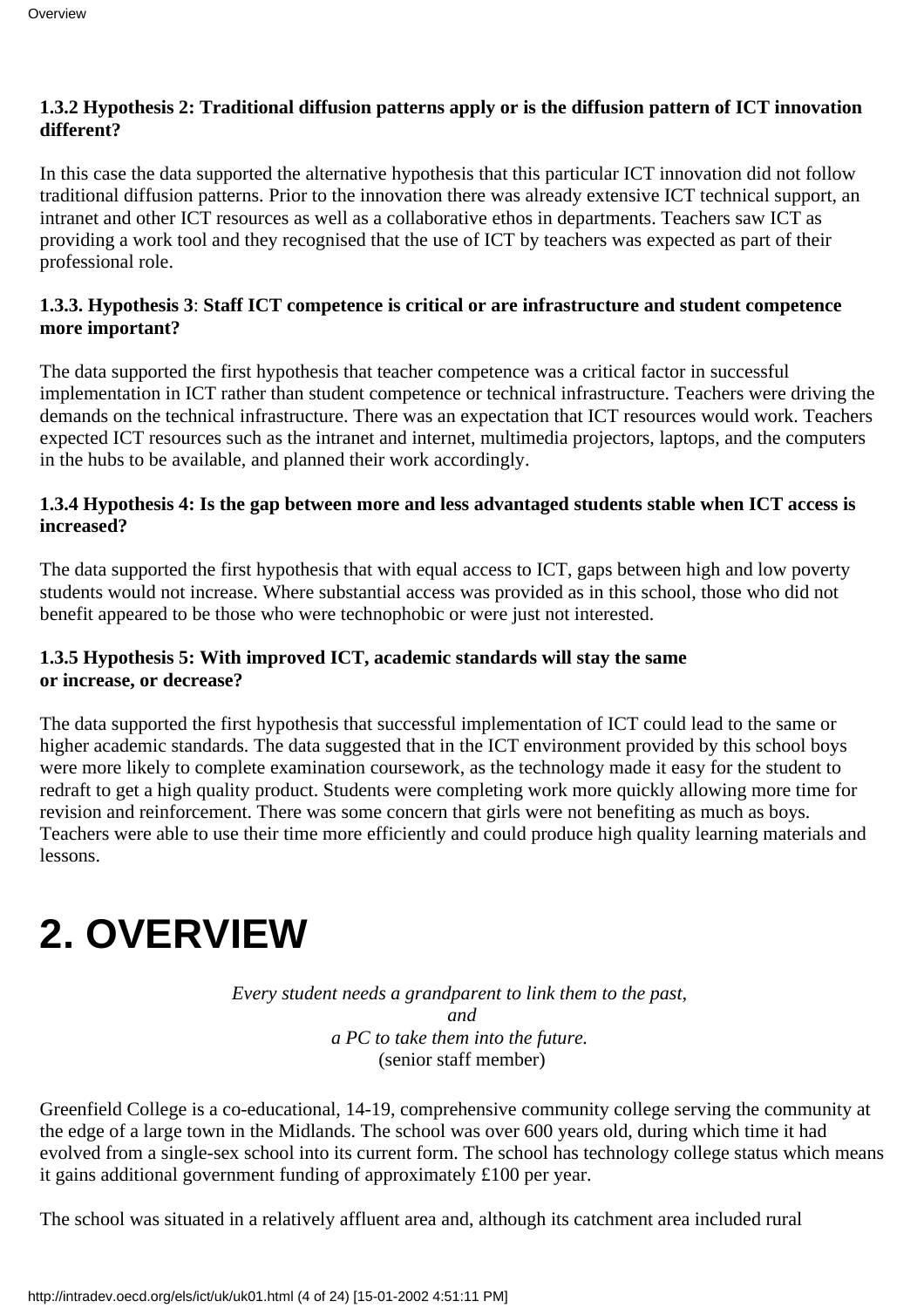communities, over 40 per cent of students were from outside the catchment area. The school had 1850 students on roll, 900 of whom attended the sixth form, which was above average for maintained schools nationally. The school had 100 teachers on its staff list. If normal staffing ratios were applied the staff list would number over 120. However staffing was organised so that teachers could focus on student learning i.e. teachers did minimal administration as administrators were provided to support teachers. In addition the technical support team had seven members.

In the early eighties the institution was involved in an initiative to introduce technical and vocational education into schools (the Technical and Vocational Educational Initiative). In April 1996, the school was designated a Technology College. An OFSTED Report noted that students had benefited from the subsequent curriculum developments and resourcing. The report also commended

*The high standards of attainment across the curriculum, the very positive ethos and values of the college is promoting, the very good quality of relationships, the very good attitudes and behaviour of students and the very wide range of opportunities provided, make it a very effective college in which students learn and develop.*

The school benefited in 2000 from its involvement in the Computers for Teachers National Initiative that enabled teachers to buy laptops to support their teaching. This meant that teachers could prepare lessons at home and connect their machines to the projectors, intranet and internet at school to deliver their lesson materials and resources. The college policy reflected the importance of ICT in the school and was one which encouraged the widespread use of ICT. One teacher mentioned *As far as I know, computer use is very much* guided by teachers...It s better resourced than when I came a year ago, but with IT you always need more *resources*.

Greenfield College placed much emphasis on examination results. The headteacher took the approach of interviewing all new students when they began their GCSE (General Certificate of Secondary Education) studies for an average of ten minutes, in order to guide their aims and ambitions, and to negotiate how the school could best meet each individual student s needs. Unless a child was known to be of low ability she asked them *What do you want to do at University?* and then guided them to set personal goals. The school had a vision of staying at the forefront of educational developments and aimed to get involved in every new initiative that would benefit students including Information and Communications Technology (ICT) initiatives (e.g. Computers for Teachers Scheme, on-line GNVQ, Advanced Skills Teachers, Technology College status). The headteacher described their vision as *to keep at the forefront and to use ICT to its full potential*.

This view was echoed by a number of teachers at the school. One means of achieving this was through on-line assessment, whereby teachers could deliver assessment of their subjects via ICT. The ICT co-ordinator and other teachers described the vision of the virtual department where ICT resources were used fully to support the lessons, departmental planning and departmental resource banks. The ICT co-ordinator commented on his vision for the school:

#### *Our common aim is to keep to the forefront of technology...we can reduce the amount of paperwork which makes it appealing to staff and students.*

The school had 500 computers arranged as five computer suites and eight computer hubs linked to the teaching areas for Maths, Science, English, Design, Economics, Physical Education, Modern Foreign Languages and for the 6<sup>th</sup> Form. There were also 23 mobile computers. Of these computers, 450 were networked and 100 were multimedia computers. The school also had laser and colour printers, scanners, digital image or video processing equipment, video projectors and electronic bulletin boards which provided up-to-date information of clubs, societies, local events and room changes to students. Pupils were required to agree to abide by the school's IT code of conduct and all emails and internet usage were logged. Searches for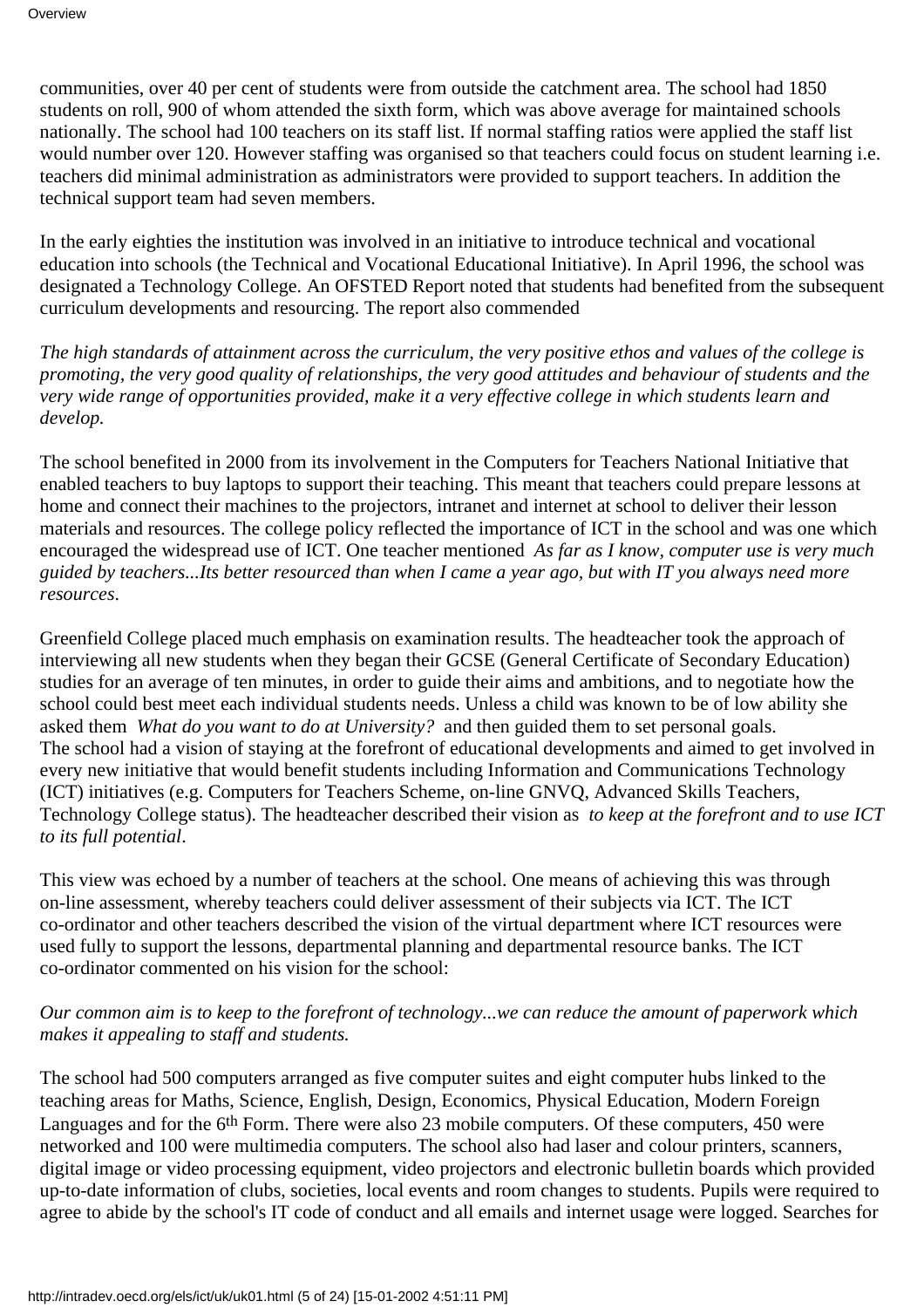groups of words or websites that shouldn t be accessed were periodically undertaken. Filtering software was also used.

**Figure 1** - Example of the layout of three of the five computer suites. These three suites were separated by glazed partitions.



**Figure 2** Pupils working in the English hub. Computer hubs are provided for Maths, Science English, Design, Economics, PE, Modern Foreign languages and for the 6<sup>th</sup> Form.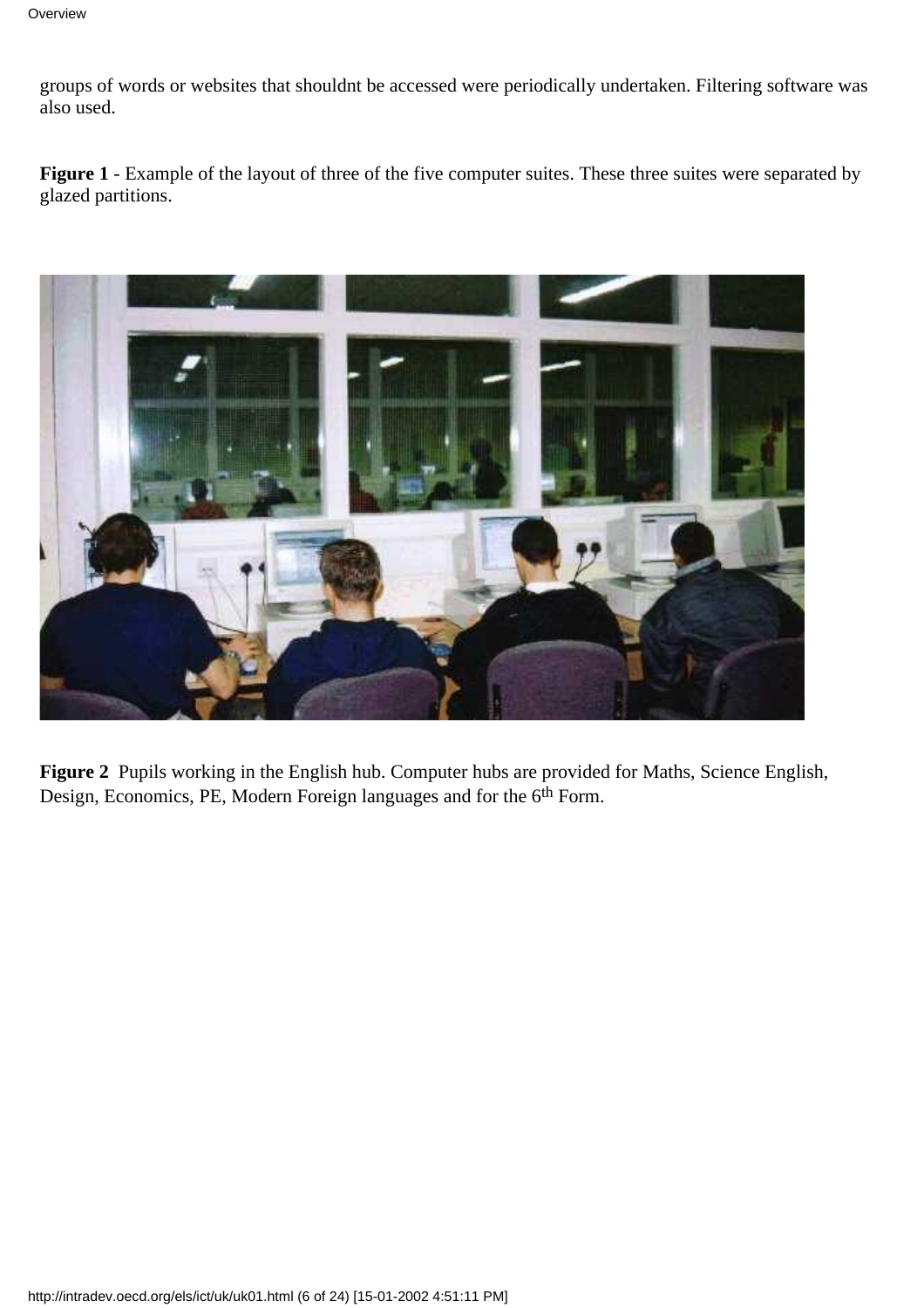

ICT featured in *99.9 per cent of all lessons at some point*, according to the headteacher who, with the senior management team, had encouraged the rest of the staff to take advantage of the benefits technology could offer. As one teacher said,

*IT makes learning more interesting for students its obviously a great attraction. You can do things that you could never have done without them.*

## **3. THE PAST**

Since joining the school staff in 1982, the headteacher had been involved in many initiatives involving ICT in a successful attempt to increase resources and improve access to technology at the college for all staff and students. This began when Greenfield College became one of the first Technical Vocational Education Initiative (TVEI) schools, being involved in the first round in 1984. This resulted in the school receiving funds to develop vocational courses for its students to run alongside the more traditional, academic ones.

In 1996, the school became a specialist technology college for which the school had to raise a one off payment of £100,000 in sponsorship and present a bid to the Department for Education and Employment (DfEE). An anonymous donor provided the sponsorship through the Technology Colleges Trust (TCT). The DfEE released £100,000 pounds to match the money the school had raised plus an additional £100 per student per year. This enabled the school to improve ICT facilities for staff and students in many ways.

The College subsequently became involved with the Advanced Specialist Teachers (AST) Initiative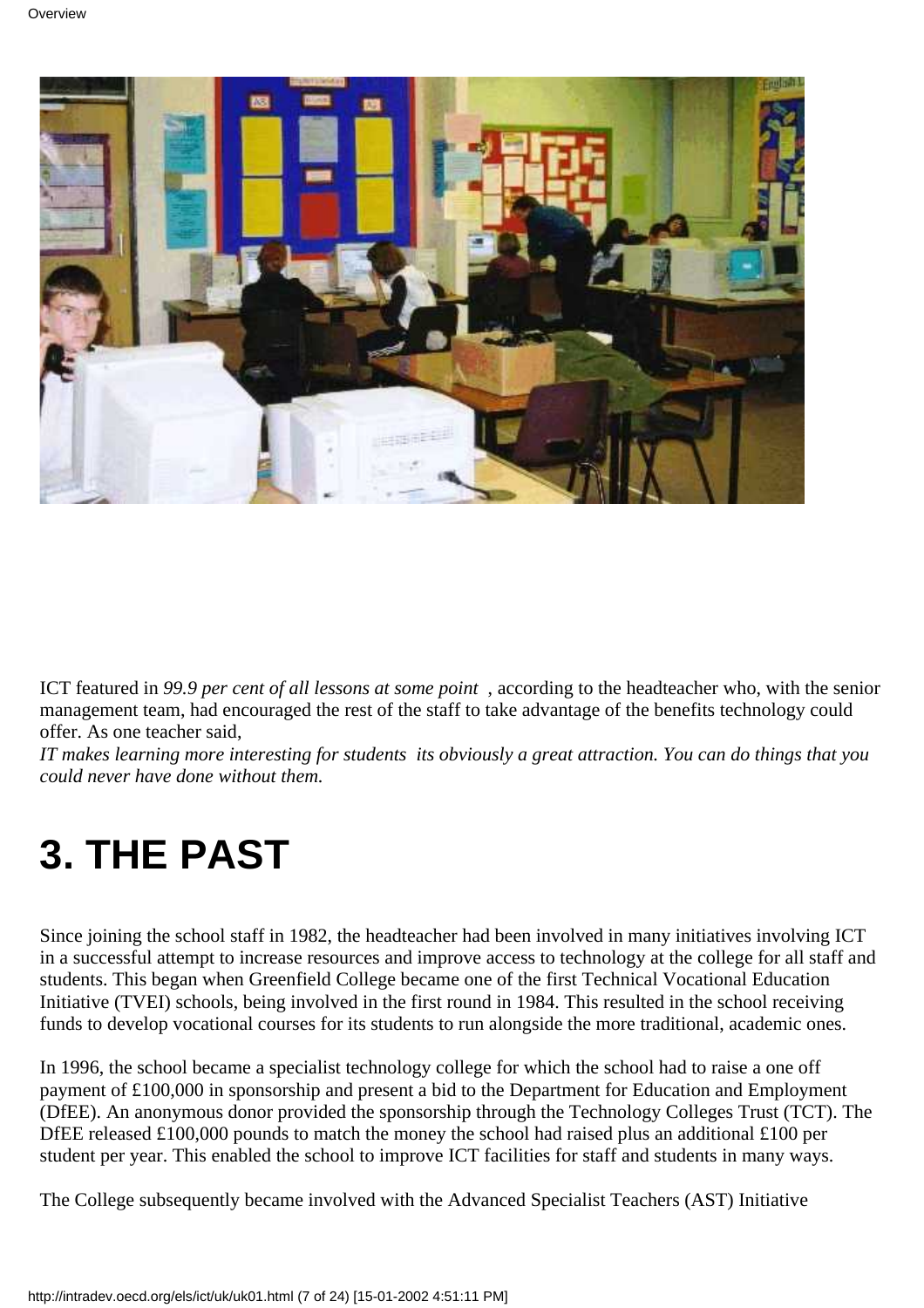introduced by the Government. Teachers who fulfilled the criteria for this status were provided with their own laptops. The headteacher of Greenfield College wanted to extend the access to laptops to all staff and became involved in the DfEE Computers for Teachers scheme offering money to buy laptops for teachers. The DfEE supplied £500 and the college supplied a further £700 for each machine.

*I had heard from another headteacher that it* (providing computers for teachers) *worked, and that it was* linked with student progress. There was a little resistance, but not much. It s like equal opportunities in that *some will resist and then theres a dramatic conversion. It often occurs with those who are initially sceptical* (headteacher).

The laptops were introduced in May 2000. About sixty of the one hundred staff took up the offer (many already had computers through other initiatives). Teachers were issued with a contract between the school and the teacher to give the teacher exclusive use of the machine.

*It was hoped that the laptops would improve teachers confidence with ICT and that they would use it more in their lessons, providing teachers with interactive lessons and the ability to record the assessment of a class* (headteacher).

One of the deputy heads of the school was particularly involved in the decisions regarding the purchase of the laptops, including taking advice on the tax issues surrounding such a scheme. The first reaction of the local tax office was that the £700 for each laptop provided by the school would not be taxable for this purpose as it would be classed as a grant, they also agreed that this would be the case for the money given by the Government. This decision was subsequently revoked. However, after several enquiries by the deputy head, to the DfEE and Inland Revenue, it was agreed the school could buy the laptops back from the teachers when they left the school, which resulted in there being no tax liability on any of the money provided.

The deputy head recalled initial problems with the original supplier of the laptops:

The first laptop that came was below specification. The supplier tried to pull the plug [withdraw from the contract] *because they could not supply the machines we wanted at the price. I told them that they had committed to it. We got the name of another supplier who gave us machines of a higher specification than agreed because HP* [Hewlett Packard*] had already stopped producing the original ones. In the end we got about £100,000 of equipment for less than £40,000.*

Basic training sessions were given for staff who needed them, but the senior staff found that the majority of staff already knew enough to get themselves started. There was no extra formal programme of training, but support was available if needed.

*We ran basic setting up sessions, but had nothing specific other than IT support getting occasional questions. There was no formal programme of training* (headteacher).

One teacher, an Advanced Skills Teacher AST, also commented on the way staff learned saying that:

[staff learned through] *the constant informal chat, questions, debates and passing that information on.. It s the visual awareness of where were going and sharing practice across the college.*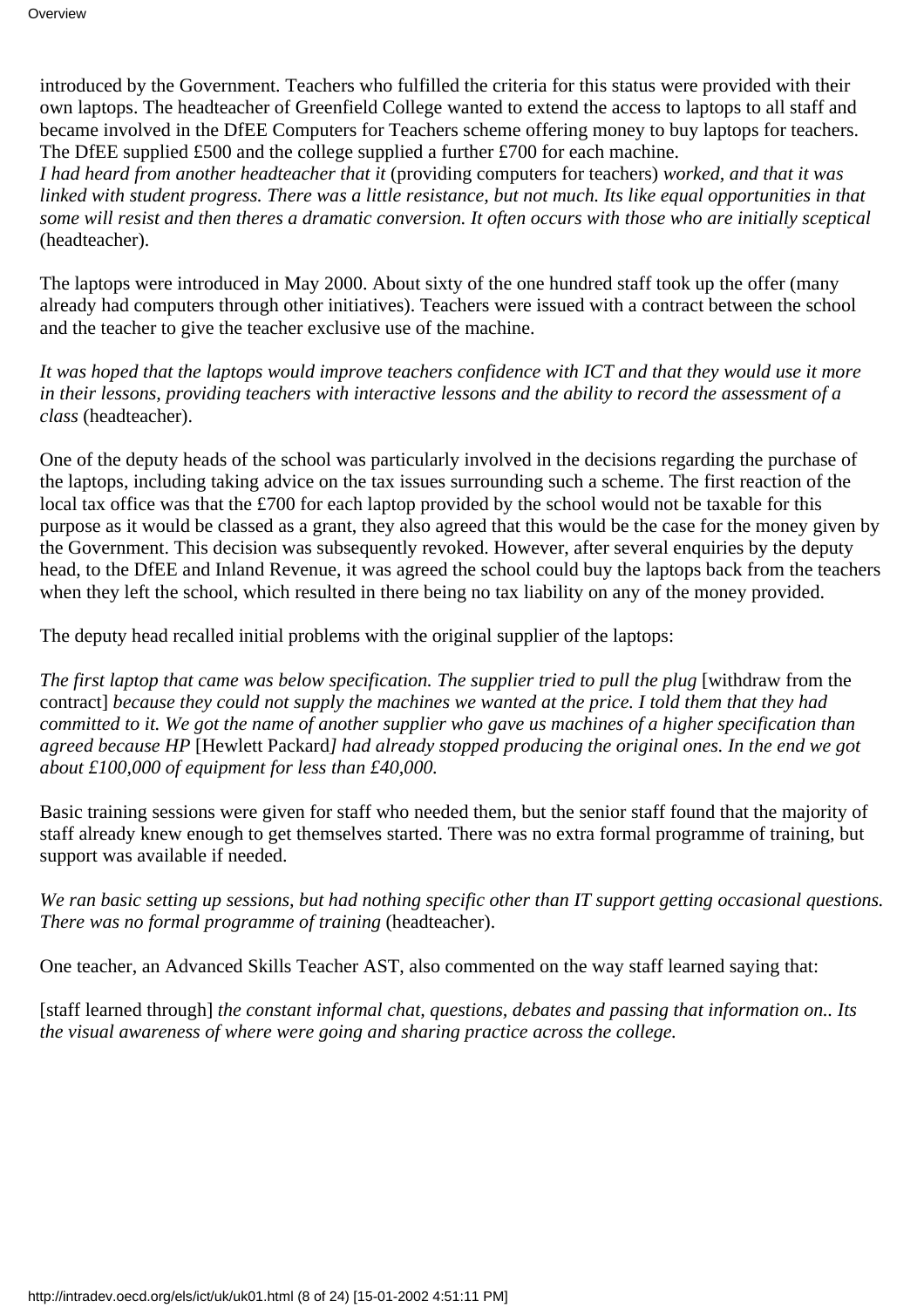### **4. THE PRESENT**

Overall, the current aim of the school was to increase the day to day use of ICT to aid both teaching and learning. The school wanted to encourage students independent learning and strongly believed that the use of ICT was a way of doing this. Since the headteacher joined the school in 1982, she had been involved in a number of initiatives. Resources such as networked computers, PowerPoint presentations, coursework and assignments completed using a range of computer packages and use of multimedia projectors were normal for this college.

Both staff and students had access to computers during the school day and were encouraged to use them. A member of staff with ICT responsibilities commented:

*All staff and students in some way or another use ICT. On the average day there are up to 1500 logons, so it s a high percentage, probably about 70-80 per cent of staff use it regularly. 80-90 per cent of the non-IT department staff use it...there are very few that do not. The only thing that stops people* [is that] they re *technophobes and their own fears that stop them from taking ICT further.*

Students also had the opportunity to use the computers during the holidays, except when maintenance work was going on. A high proportion of students also had computers at home and many of them used them for recreation, research (using the

Internet) and typing assignments and coursework. One Year 10 student remarked:

*I use it at home for schoolwork because my handwriting is not the best. I use it for research as well (CD Rom and Internet). I do not use the school computers much other than on the GNVQ (General National Vocational Qualification) course because I do not do IT. At home I use a computer for leisure as well.*

The school had 500 computers, of which 450 were networked and 100 were multimedia computers. The school had laser and colour printers, scanners, digital image or video processing and multimedia projectors. There was a variety of educational software available for all the National Curriculum subjects and many vocational subjects.

Many of the computers were available to the students in the computer hubs around the school. These hubs had been designed so that classrooms were grouped around an open hub of approximately 15 networked computers. This had the flexibility in that the hub was not a timetabled classroom and teachers in the rooms around the hub could allow students to use the computers when it was appropriate for their individual or group work without having to book in advance.

In addition, students had access from 8.00am until 10.00pm. A staffed room was provided every day between 3.00pm and 4.00pm. There were five computer suites available (two for GNVQ, two in the 6th form, one in the ICT department).

To maintain the resources there was a full time team of six technical support staff and one manager. They were responsible for solving any software and hardware problems arising on any of the school machines. There was a mixture of views on the level of support from the technical staff, with teachers saying they would prefer more help and advice.

Despite teachers feeling the need for more technical support, ICT was now used in the majority of all lessons in most subjects at some point in the year. Many of the teachers agreed that the use of technology had a positive affect on the teaching and learning of students with special educational needs.

*The students that are difficult to teach, such as the demotivated and the low achievers, are quite eager to get*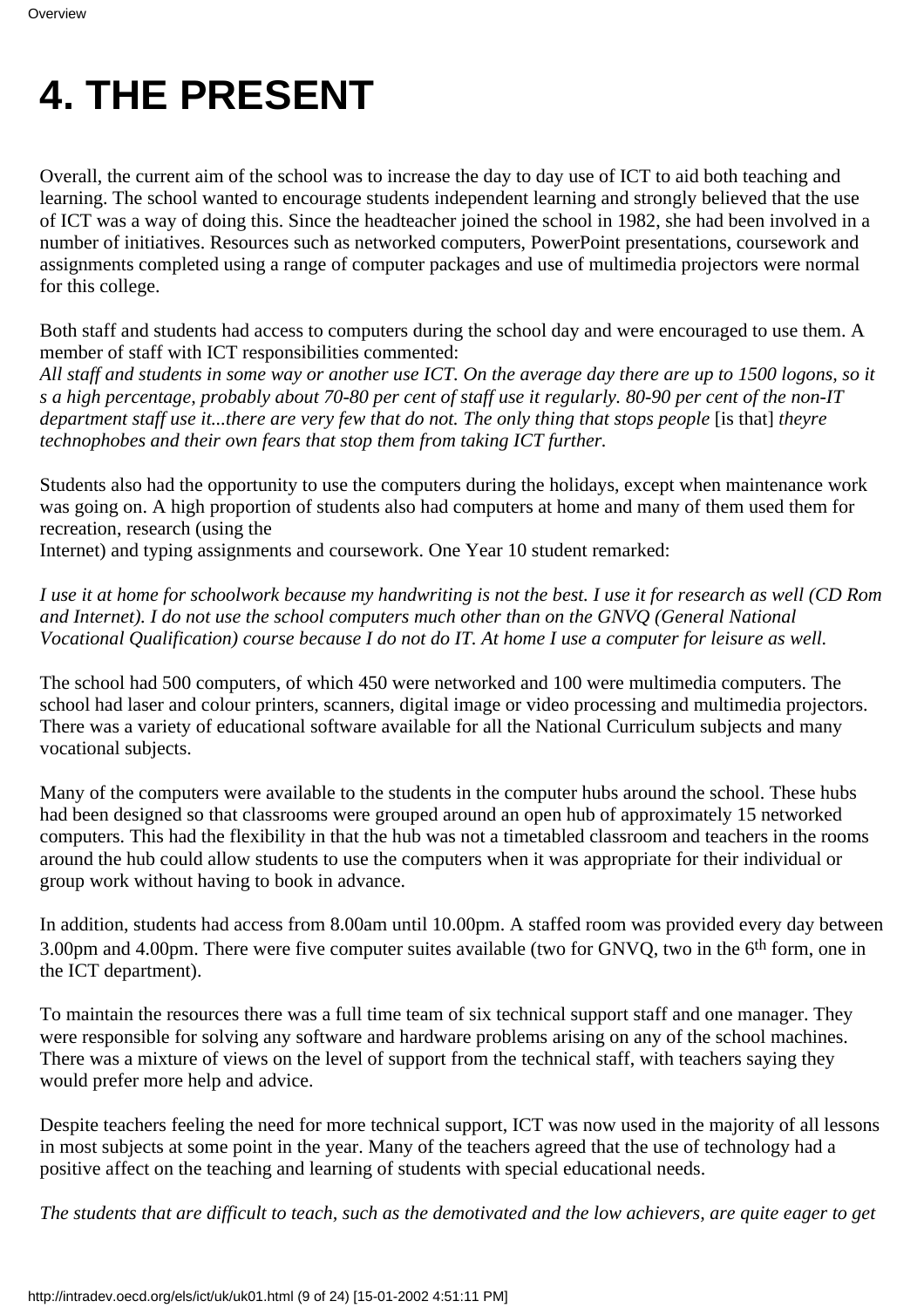*on with this approach. I think its about being able to work at your own pace and not getting shown up* (teacher).

## **5. MAIN HYPOTHESIS**

#### 1. **Hypothesis 1: Technology as catalyst or as additional resource?**

*Technology is a strong catalyst for educational innovation and improvement, especially when the World Wide Web is involved. The rival hypothesis is that where true school-wide improvement is found, technology served only as an additional resource and not as a catalyst, that the forces that drove the improvements also drove the application of technology to specific educational problems***.**

#### 1. *Evidence in support of hypothesis 1:*

- ICT was a catalyst for increasing teamwork within the school as departments collaborated to develop 1. their virtual department resources on the intranet.
- The availability of ICT had a significant impact on the way the school functioned, the way teachers 2. taught, prepared, monitored and the way students recorded and presented their work.

#### 1. *Evidence in support of the rival hypothesis***:**

- 1. The vision and actions of the senior management team were the critical factors in moving the school to the point of ICT integration that it had achieved.
- The innovative strategies used (by the headteacher and senior management team) to manage resources, 1. were critical to the freeing up of resources necessary to create an ICT rich environment and to ensure ICT integration across the curriculum.
- 1. The philosophy of learning and style of people management adopted by the senior management team played a critical role in creating a positive, forward- looking, student-centred school ethos in which the developments could take place.
- 1. The technology was an additional resource enabling teachers to plan and deliver their lessons and structure their lesson notes more effectively. Many teachers expressed similar views to this experienced teacher: *Transferring all written notes onto my laptop makes it easier to store them...Before Id make notes on paper and now I do them on the laptop, I quite enjoy planning now but it hasnt helped with marking. E-mailing work to me works well, but sometimes the machines do not work and it can all cause hassle* (experienced teacher).

#### 1. *Summary*

The data supported the alternative hypothesis that the technology acted as an additional resource to support whole school development. A key concern of the school management team was to support teachers in the provision of a high quality teaching and learning environment for pupils by whatever means were available. This included not just the use of ICT. Other examples include the provision of administrative support staff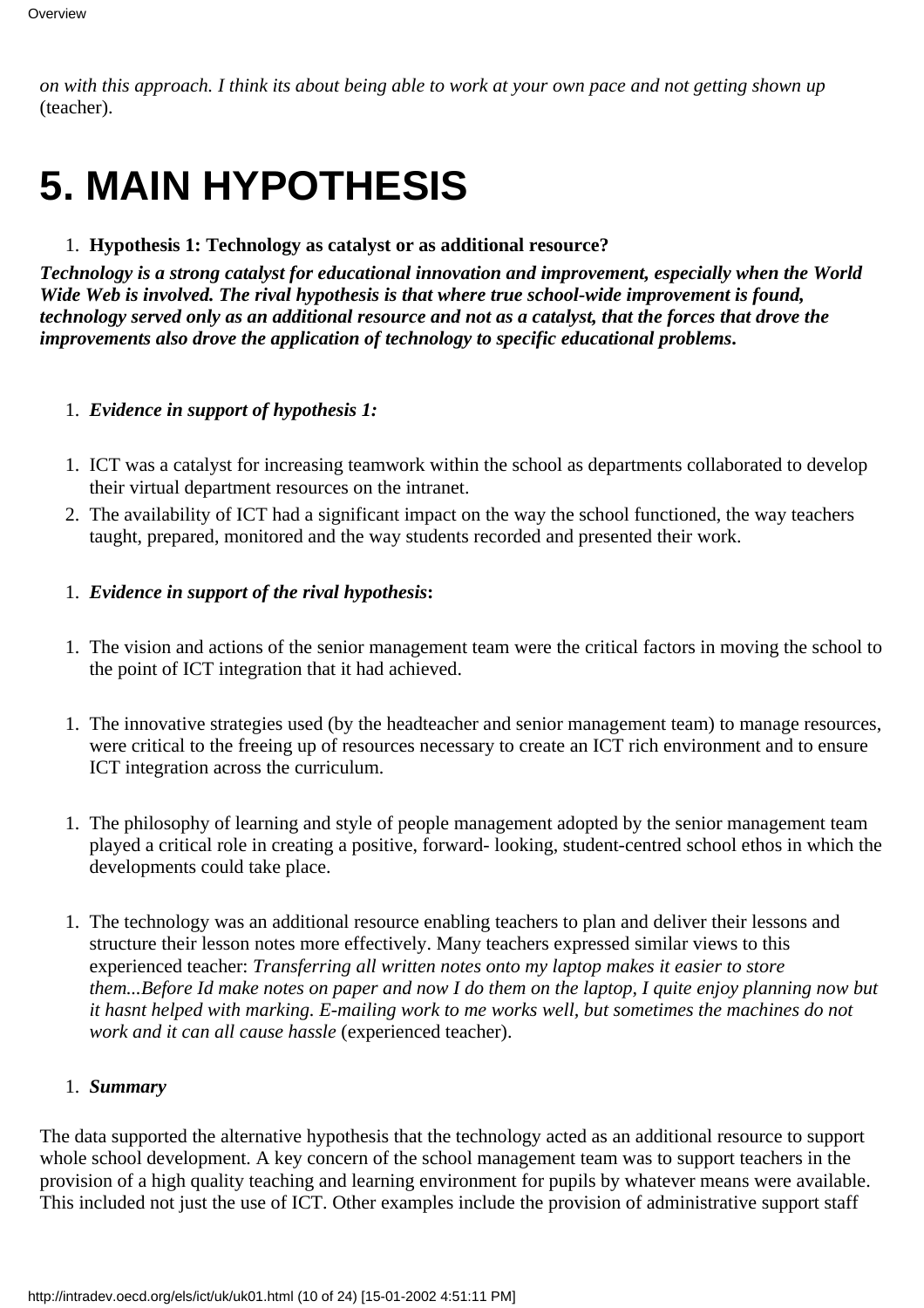and stimulating staff debate about appropriate approaches to teaching and learning. Without the vision and actions of the senior management team the resources would not have been available and the integration of ICT would not have happened.

#### **5.2 Hypothesis 2: Traditional diffusion patterns apply or is the diffusion pattern of ICT innovation different?**

*The diffusion of the innovation/improvement (and therefore of ICT) followed the traditional diffusion pattern for innovations, as outlined by Rogers (1995). The rival hypothesis is that technology functions differently from traditional innovations and that therefore different diffusion patterns occur***.**

Note: The development of the school s ICT resources had taken place over nearly a 20 year period so the innovation of providing computers for all teachers was set within a context where use of ICT was considered normal. It was possible resisters of ICT innovation (i.e. teachers not wishing to use ICT in their practice) either do not apply to this school or have left this school because of its tradition of ICT use.

#### *5.2.1 Evidence in support of hypothesis 2:*

- 1. Some teachers and technicians felt there were big gaps in the amount of ICT use between staff. *Teachers are either doing everything, or not very much* (technician).
- At the outset of the laptop scheme, there was some resistance to the increased use of technology in 1. lessons, as one teacher recalled *Everyone in my department was keen, but there were some* [other departments] *that weren t. We had a gradual adoption in our department*. At the time of the research the initiative had been widely accepted by the majority of teachers who used the laptops for planning and delivering lessons.

#### *5.2.2 Evidence in support of the rival hypothesis:*

1. ICT was seen as a normal work tool for teachers.  *I would be expected to be*

*computer literate if I applied for a job anyway, it is part and parcel of the way things are now* (experienced teacher). The data showed that overall teachers felt personally and professionally obliged to keep up to date. They did not report feeling any pressure from colleagues. *Everyone in my department is keen...we had gradual adoption in our department, there was no formal decision to use ICT, apart from the use of the* [electronic] *Mark Book. I fiddled about with it and others joined in* (experienced teacher).

2. A number of teachers commented that change in attitude to ICT use could be rapid when the ICT supported professional personal needs and when teachers had their own computers.

#### *5.2.3 Summary:*

In this case the data supported the alternative hypothesis that this particular ICT innovation did not follow traditional diffusion patterns. Prior to the computers for teachers initiative there was already extensive ICT technical support, an intranet and other ICT resources as well as a collaborative ethos in departments. Teachers saw ICT as providing a work tool and they recognised that the use of ICT by teachers was expected as part of their professional role.

#### **5.3 Hypothesis 3: Staff ICT competence is critical or are infrastructure and student competence more important?**

*Successful implementation of ICT depends mostly upon staff competence in the integration of ICT into instruction and learning.*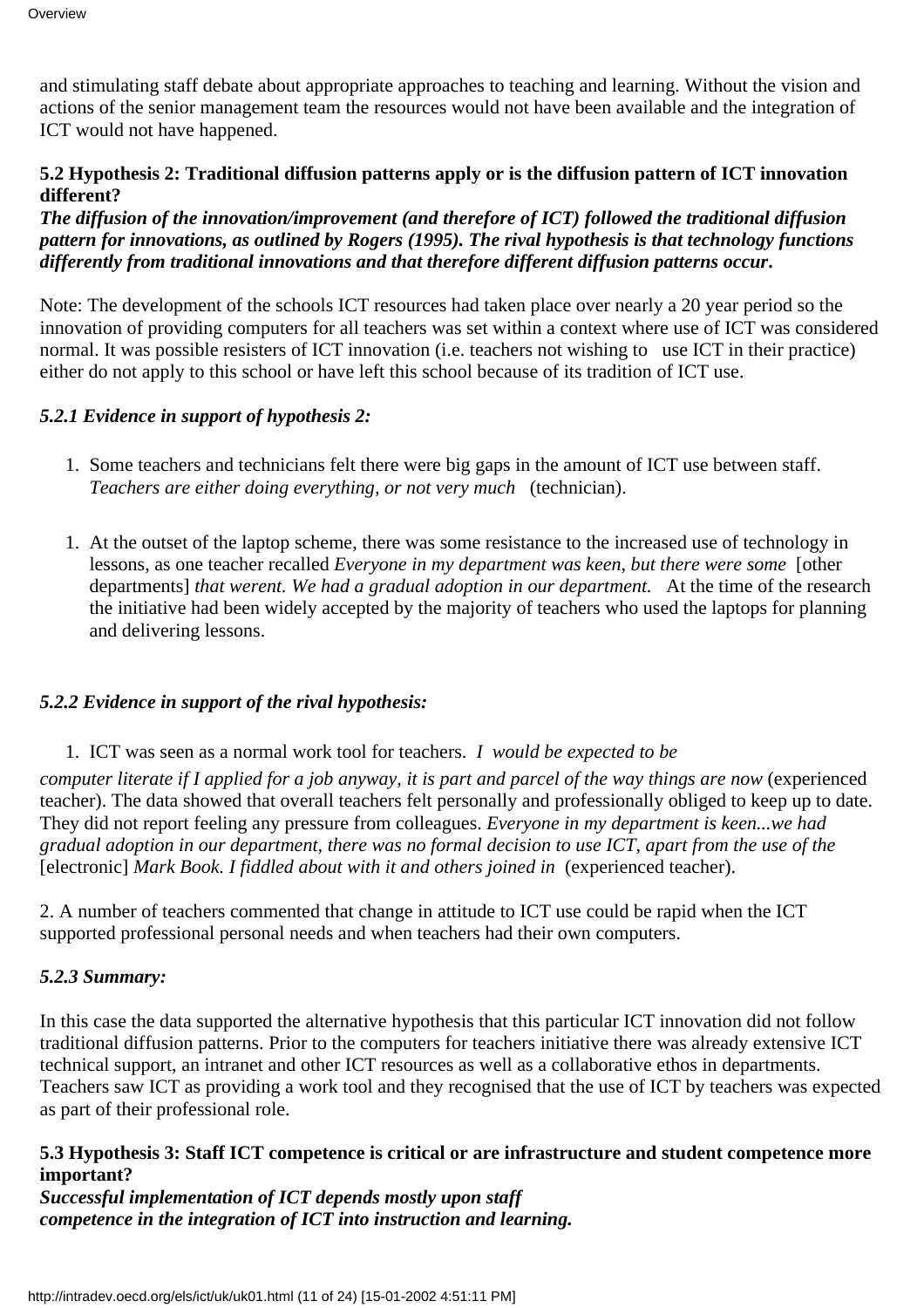*This hypothesis assumes that teachers mediate ICT applications when they are successful, and that ICTs academic value relates positively to teacher competence. The rival hypothesis is that the school technological infrastructure and student ICT competence rather than staff competence determine ICT implementation outcomes***.**

*5.3.1 Evidence in support of hypothesis 3:*

- 1. Staff competence was critical to the integrated approach to ICT in the school. The school ethos encouraged staff in their departments to collaborate in the development of ICT skills and expertise. Staff exploration of the possibilities of ICT made a critical difference to use of ICT in the school e.g. the Virtual Department Initiative mentioned by staff involved departmental staff collaborating to put the department resources and records on line.
- 1. The Computers for Teachers initiative enabled embedding of ICT skills in teachers professional knowledge and practice. *IT skills have always been a problem so the concept of the laptops means teachers can take away what they have learnt and practice it at home because they may not need something they have learned in an INSET* [in-service training] *session until 6 weeks later. They can develop resources for use in the classroom and they do not have to wait for a machine to become available* (teacher).
- The initiative increased the level of teachers skills. The laptops improved *staff generic IT skills, so* 1. *increased confidence. If you do not know what you are doing (with ICT) you wont want to do it with students, so laptops increased teachers confidence enabling them to do more with students* (head of ICT). ICT was an embedded part of the pedagogy in this school and the development of pedagogy using ICT was reported as a collaborative staff effort.

4. The enthusiasm of teachers in this school for ICT was apparent. Many teachers mentioned that the quality of their teaching improved through their use of ICT.

The views of the head of ICT was that there was extensive use of ICT *to support the curriculum e.g. spreadsheet and powerpoint presentations* and that significant amounts of the curriculum *could not be taught without computers or without certain software being available...* was backed up by evidence from a range of sources. Many teachers considered that ICT was essential to many courses now.

1. The senior management team was very supportive of departments requirements for further resources and teachers were encouraged to use and develop ICT applications.

6. Teachers were leading the demands on the infrastructure. They wanted faster access and more access. There was some disruption in the technical support infrastructure due to staff turnover and consequent replacement of skills issues. As one senior staff member said *There is frustration at seeing the potential and not being able to get it going. I just need someone to sweep in and tell me what is wrong. I do not want to have to go through a manual. Our system is big and sometimes does not work fast enough.*

7. Some teachers consider that the innovation did not go far enough for them. *I can write notes very quickly by hand and find it too slow to use the computers. If I had a voice activated one I would probably use it more...really the technology is out of date for me! I think you have to keep up-to-date. I do not feel under pressure to use ICT* (experienced teacher).

#### *5.3.2 Evidence in support of the rival hypothesis:*

1. Student ICT competence was harnessed by the school particularly in work concerned with the development of content for the intranet and school web site.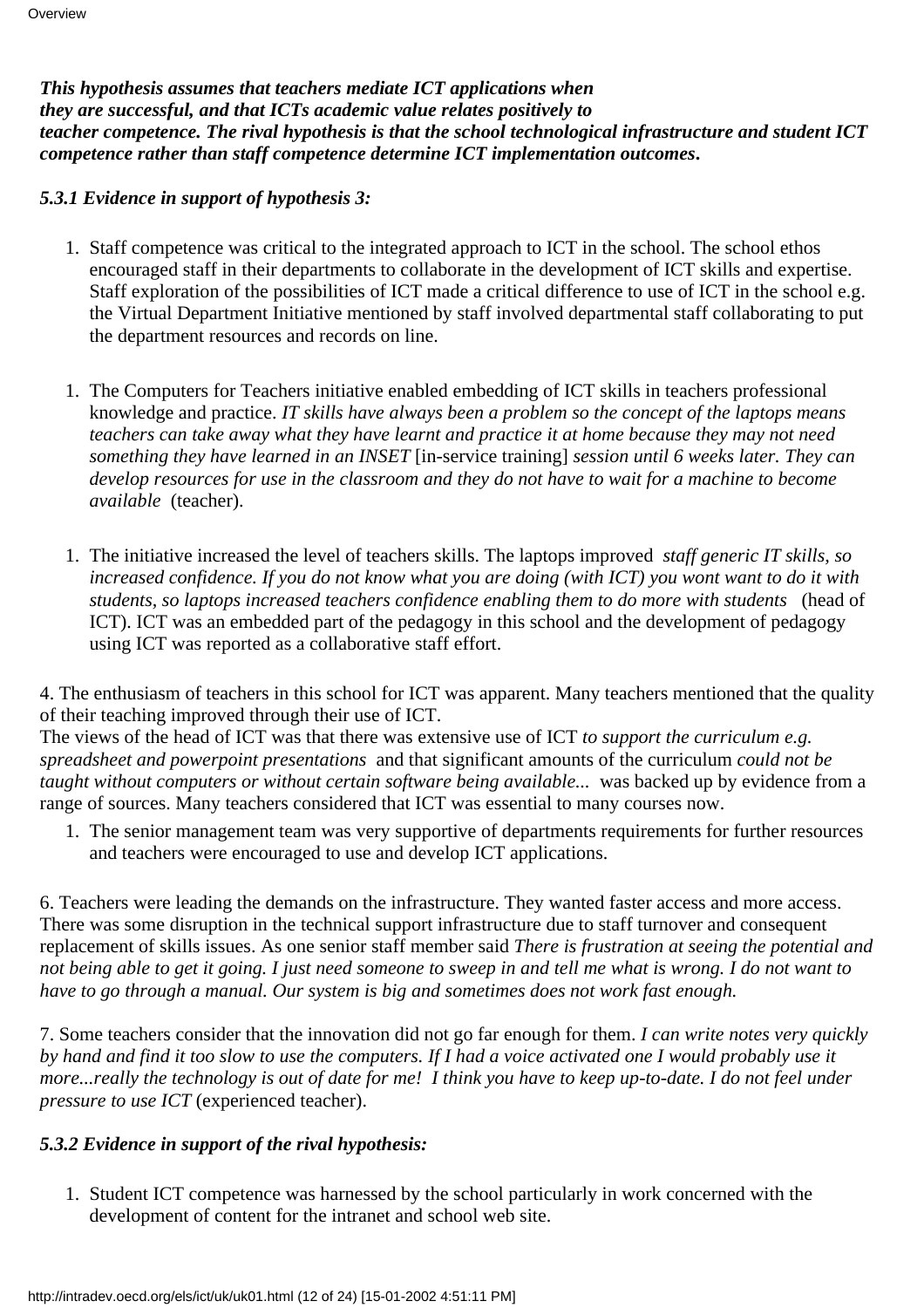#### 1. *Summary*

The data supported the first hypothesis that teacher competence was a critical factor in successful implementation in ICT rather than student competence or technical infrastructure. Teachers were driving the demands on the technical infrastructure. There was an expectation that ICT resources would work. Teachers expected ICT resources such as the intranet and internet, multimedia projectors, laptops, and the computers in the hubs to be available, and planned their work accordingly.

#### **5.4 Hypothesis 4: Is the gap between more and less advantaged students stable when ICT access is increased?**

*Gaps in academic performance between high and low poverty students will not increase when all students have equal access to ICT. The rival hypothesis is that equal access to ICT will lead to more advantaged students increasing the performance gap with disadvantaged (high poverty) students.*

**Note:** Students had ICT access at the school in lunch times and evenings and had a huge computer resource to draw on. Therefore it could be argued that students regardless of background had considerable ICT access through the school.

#### *5.4.1 Evidence in support of hypothesis 4:*

- 1. Teachers had mixed views about any additional advantages students gained through ICT access at home. They suggested that students with home access did not necessarily use this for educational purposes. *When they use it at home they tend to concentrate on the style rather than the content and you cannot tell whether they would have produced the same piece of work if theyd had to write it. It has an effect on students when they sit exams because they are used to being able to cut, paste, delete etc. and they cannot do that in exams* (head of department).
- 1. The real problem in terms of students developing ICT skills and competence appeared to be not related to disadvantage but to whether individuals were technophobes or simply not interested. Teachers found that students in this technology rich environment still reached the 6<sup>th</sup> form i.e. to 18 years old, without being competent in ICT. So access was not enough, motivation was essential. There was no evidence about whether these students were more likely to be from high or low poverty backgrounds.

#### *5.4.2 Evidence in support of the rival hypothesis:*

The data provided no evidence to support the rival hypothesis.

#### *5.4.3 Summary*

The data supported the first hypothesis that with equal access to ICT, gaps between high and low poverty students would not increase. Where substantial access was provided as in this school, those who did not benefit appeared to be those who were technophobic or were just not interested.

**Hypothesis 5: With improved ICT academic standards will stay the same or increase, or decrease?** *Successful implementation of ICT will lead to the same or higher academic standards in spite of the low quality of many ICT materials. Academic standards are a function of teacher and school expectations and not of the standards of textbooks, ICT materials, and the like. The alternative hypothesis is that ICT use will lead to a lowering of academic standards as students spend more time on marginally beneficial searches and in browsing poor quality Web and courseware content.*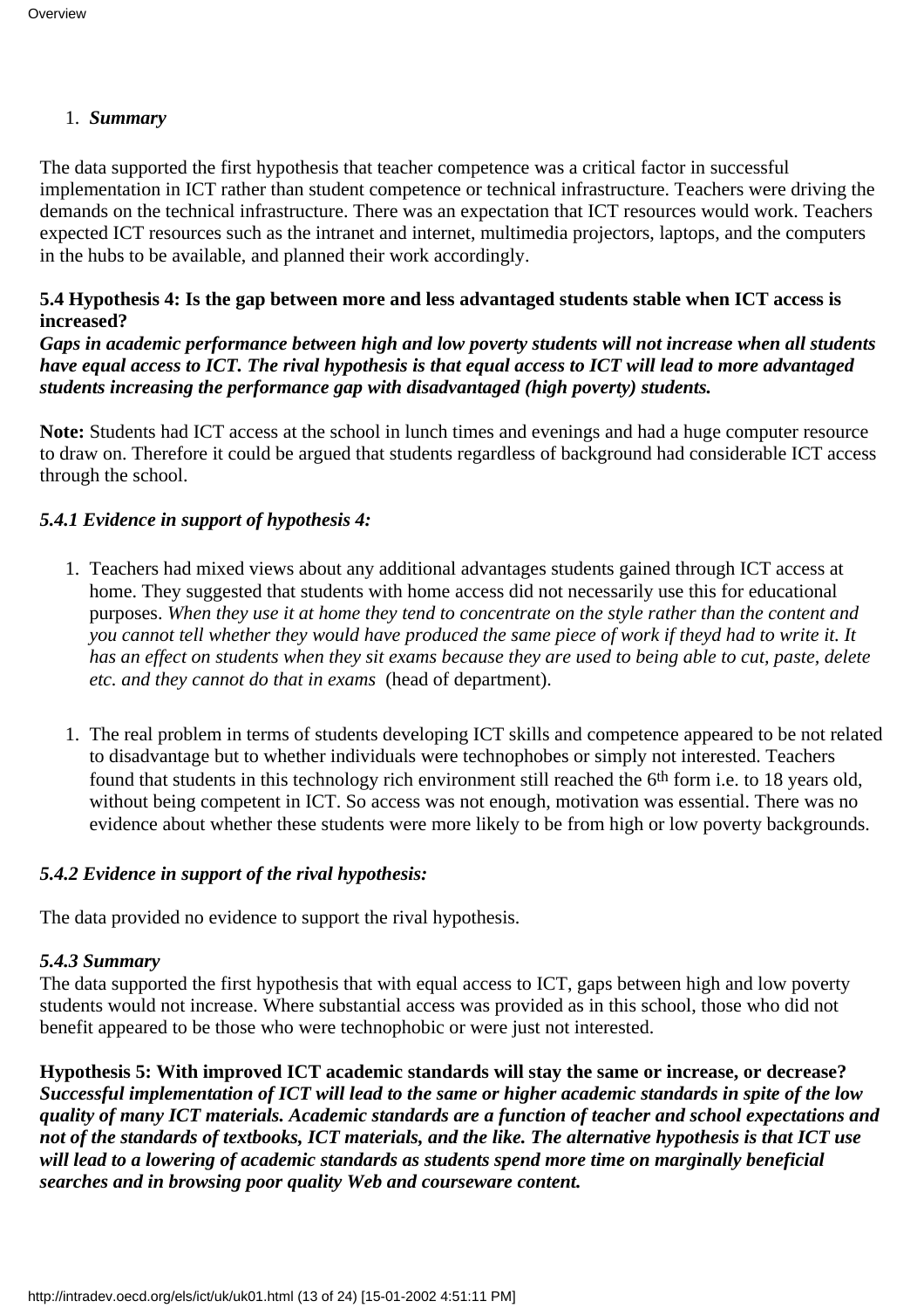#### *5.5.1 Evidence in support of hypothesis 5:*

1. Teachers across a number of departments indicated that having a laptop saved them time and allowed them to improve the quality of their work. *The teachers seem to work more efficiently as well* (teacher).

2. Teachers reported that ICT enabled them to plan more rigorously *Lesson preparation, it made me more organised, motivated me to do planning, not so much of a chore. Same with the students when we do a piece of writing. They would rather do it on a computer than by hand. Much easier for cutting and pasting. My resources are better organised*. Teachers were writing their own resources, tailormade to the teaching they want to undertake. Few teachers reported using published resources to any great extent.

- 1. Teachers across a number of departments indicated that students were completing their work faster and that the time gained was a matter of weeks in a 3 month period. *The retake group i.e. 16-17 year olds* [who failed examinations the previous year] *do not like drafting or are reluctant to do that. So I take them into the hub and they word process their work straight away and they redraft on the computers. I give constant input to their work as I walk around the classroom. They are more motivated. I will finish the retake by Christmas because of the increased motivation and environment* [in the hub] *and have achieved more than what would have been done by handwriting work. Ultimately my students will benefit from me being organised and getting into the hub. I spend more time on exam preparation. This works well with retake students because they write short pieces of work and so can get the work done and be more focused. It would not work so well with the Lower School because of discipline matters and larger size of the groups* (teacher).
- 1. Most teachers considered there were advantages for both high and low ability students. Teachers said that each however probably used ICT differently. *I do not think they use them for the same thing. The low ability students see what it can do for their reading and writing skills, but the higher ability students are aware of this already because often they have had more experience of IT at home* (teacher). *...the least able ones gain more self-esteem so they gain most because this effects operation in all ways of life* (teacher). *...all students gain from it, although there are a few that do not like using the technology* (teacher).
- Lessons were said to be more interesting. One teacher said *It makes learning more interesting for* 1. *students...you can also do things you could never have done without them* [the computers]*. Computers provide you with interactive lessons. ...*[there is] *flexibility of use of different resources, different styles of teaching, different ways of learning for students and a bit of personal ownership of what they are learning. They can learn at any time. The potential is brilliant. I have been stuck with something and have been on-line which has given me the information. The idea of being able to speak to someone in America about something you are working on has only just begun to happen.*
- 1. Students worked harder. As one teacher said The students who are difficult to teach, such as the *demotivated and lower achievers are quite eager to get on with this approach (an on-line course). I think it is about being able to work at your own pace and not getting shown up*. *The least able ones gain more esteem, so they gain most because it affects operation in all ways of life.*
- Different learning styles could be employed: *It makes students more autonomous, in charge of their* 1. *own learning and makes them have to take responsibility for their own learning which is useful preparation for university* (teacher). Teachers reported that reinforcing learning was easier when using powerpoint because it was easier to go back to earlier slides to reinforce teaching points.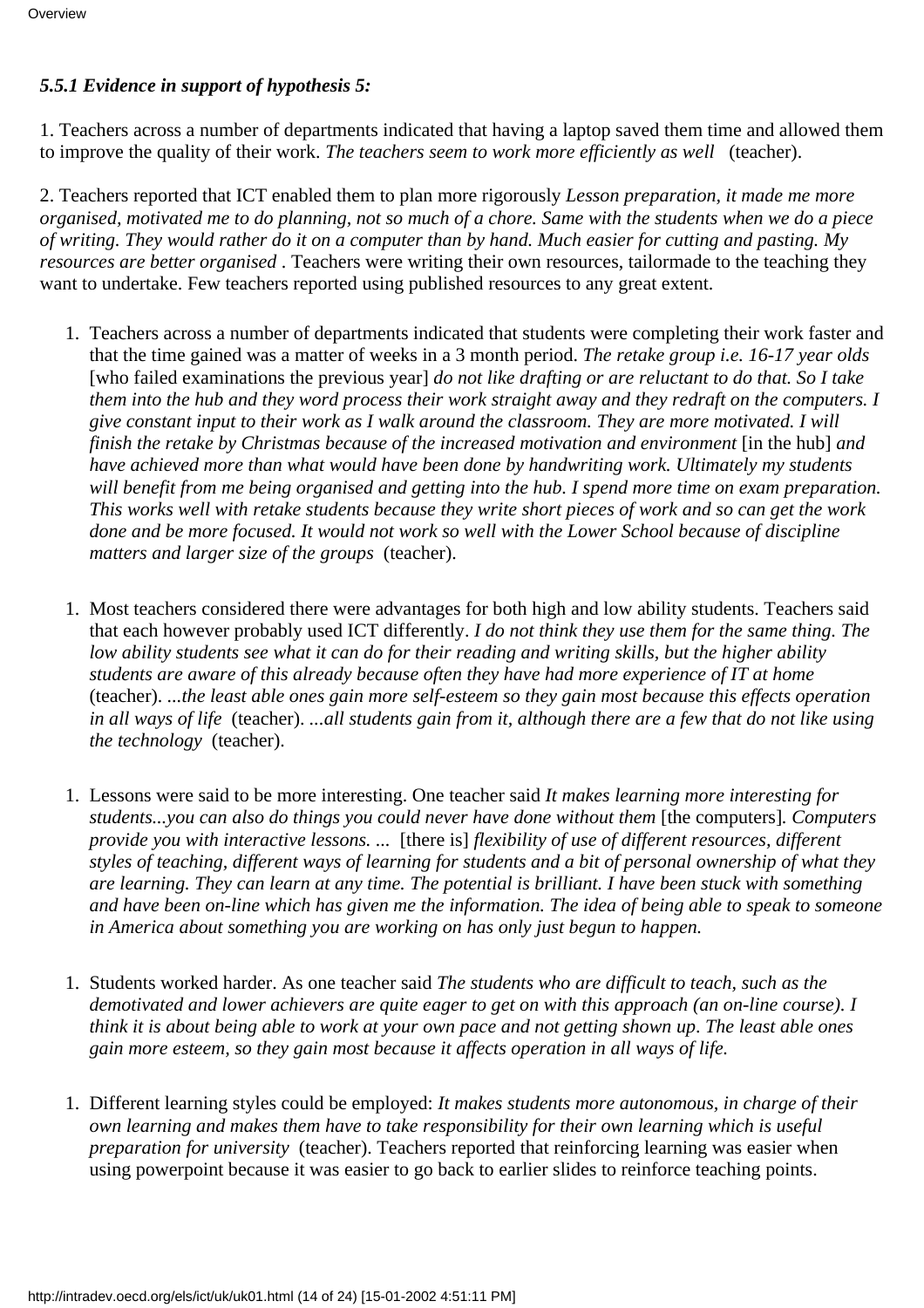- Quality of work was improving: *I think it has improved student assessment so they seem to be scoring* 1. *higher because of the IT in the coursework - the work is more accurate* (teacher).
- 1. Students gained a different form of individual attention. Students used e-mail to send work and queries to teachers. This personal attention may bring benefits but more detailed research would be needed to see what kinds of students used this facility and in what ways.

10. There appeared to be some evidence that boys were more motivated by ICT use and were benefiting more than girls. Teachers suggested that in the past boys in particular may not have completed examination coursework because they could not be bothered to write in the form required and to the extent required. Teachers across a number of departments indicated that boys were more likely to complete coursework through use of various features of technologies e.g. cut and paste options which enabled students to produce well presented work. This benefit applied for example, to projects that needed word applications (English, food technology) as well as to music e.g. using the Sibelius software.

- 1. ICT supported independence: higher ability students will focus on what they are supposed to be doing *and it will sustain their interest longer* (teacher).
- Lower ability students could be advantaged by access to ICT: *....lower ability students can actually be* 1. *very IT literate* (teacher).

#### **5.5***.2 Evidence in support of the rival hypothesis:*

- 1. There seemed to be some confusion in the data about whether girls were gaining as much from the ICT rich environment as boys. Some teachers said that girls were less likely to use the technology, but others said they were just as likely.
- 1. Some data from students supported the notion that students wasted time searching the internet. Teachers said effective use of IT was not related to ability. *You would be surprised at how many high ability students have poor IT skills and vice versa*.
- One teacher also commented: *I have used the internet to find resources, but did not find it useful it is* 1. *deceptive and there is a lack of quality. It is deceiving for students, as they cannot pick out what is relevant. I am concerned about the inaccuracies in the material* (experienced teacher).

#### *5.5.3 Summary*

The data supported the first hypothesis that successful implementation of ICT could lead to the same or higher academic standards. The data suggested that in the ICT environment provided by this school boys were more likely to complete examination coursework as the technology made it easy for the student to redraft to get a high quality product. Students were completing work more quickly allowing more time for revision and reinforcement. There was some concern that girls were not benefiting as much as boys. Teachers were able to use their time more efficiently and could produce high quality learning materials and lessons.

#### **6. PROJECTION TO THE FUTURE**

The school had a number of areas which it wanted to improve and develop in the future. These included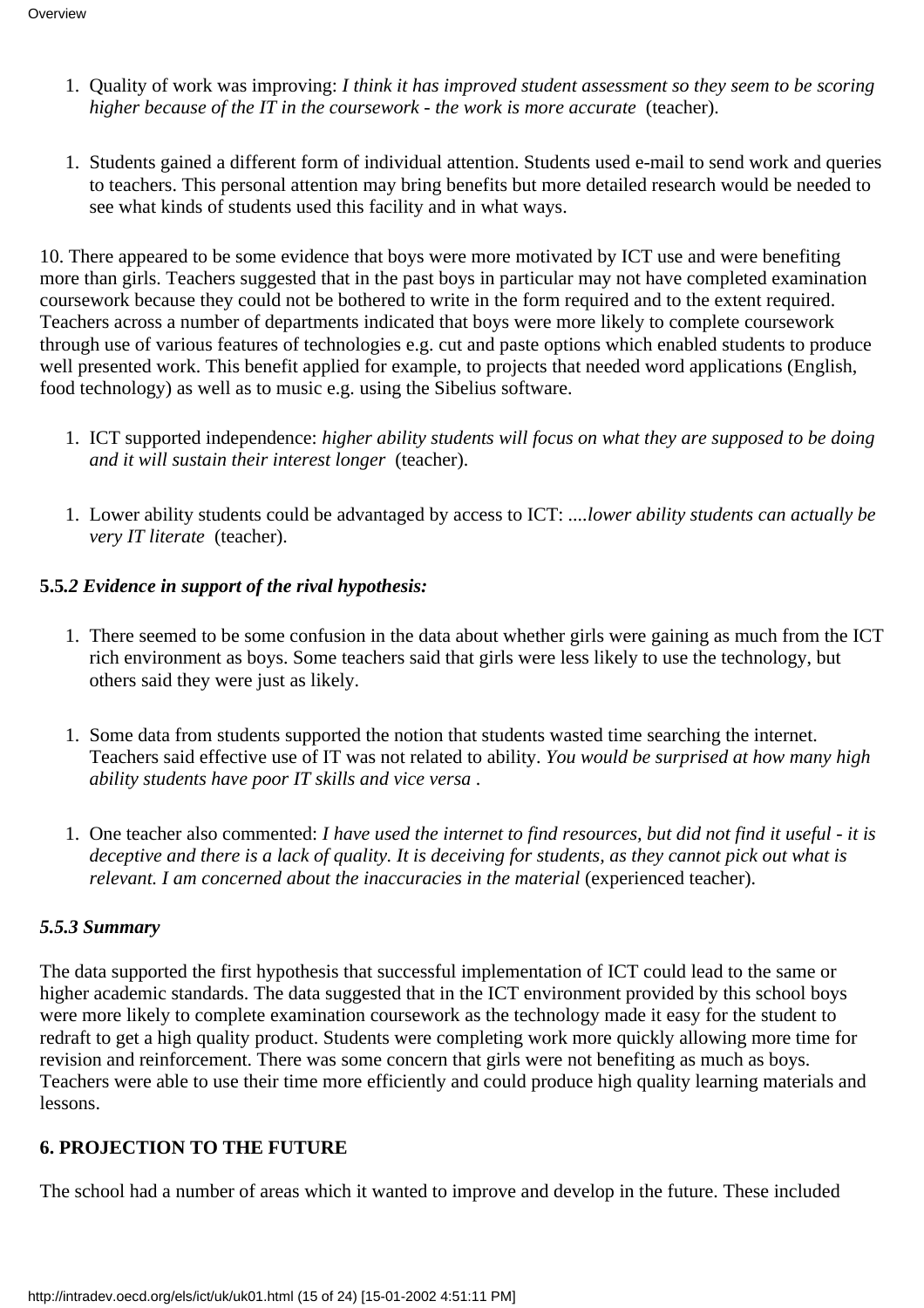| $\bullet$ Training for staff                                          | • virtual departments         |
|-----------------------------------------------------------------------|-------------------------------|
| • multimedia projectors in every room                                 | • laptops for students        |
| • unified monitoring and assessment methods<br>using database systems | $\bullet$ wireless technology |
| • more bulletin screens                                               | • reduction of paperwork      |

The school hoped to embark on further ICT training for staff through the Government funded New Opportunities Fund (NOF) ICT training for teachers. The headteacher hoped that ICT would become an everyday tool where the teacher provided: a diversity of resources; a variety of learning styles; high impact; fast pace; and edutainment.

#### The ICT co-ordinator explained:

*I think it s important now to maintain the impetus that we ve got and not feel complacent. We need to look at more machines for students so that we can increase the student:machine ratio and we need to increase hardware e.g.video cameras, scanners, etc. as well as overall staff competence.*

The school had already installed multimedia projectors in the school hall, conference room, science, and design technology areas, and they hoped to soon have them installed in English, maths and languages. With regard to the bulletin screens, at the time of data collection there were two in the foyer and two in the sixth form. Four more were planned for the library, drama block, new building corridor, and outside the science hub. We observed them being used mainly for bulletin items, student of the month, birthdays and photos of events. The school hoped that it would take on a greater role and display sports results, extra-curricular activities and images of all events and achievements.

Another area that the school wanted to develop was the integration of the various databases used. At present, the school had an online reporting system, a system for ICT and science, one for maths and languages, and a system recording attendance data. The databases were utilised for a number of reasons including coursework, topic tests, summary sheets, and trial and final examination.

The advantages of an integrated system to the students included instant access to up-to-date grades, motivation to improve, and identification of areas of weakness for action planning. The advantages for staff included analysis of teaching and learning outcomes, analysis of INSET needs, targeted revision sessions, and data about student achievement level of entry. The advantages for parents included instant feedback related to previous performance and quality feedback at parents evenings and on reports. Such a system allowed teachers to give up-to-date subject reports on attendance, target grade, current grade, coursework and homework completion and deadlines. The school hoped to extend the use of these databases, allowing more access to staff and students, as well as a more integrated use between systems.

Some departments were developing virtual departments (on the school intranet) which would eventually include a digital archive of resources online. The plans are to allow students, staff and parents to gain access from home. Students can then work at their own pace on work at home and staff can share and disseminate useful resources more easily.

The headteacher was also keen for all students to have access to a laptop. She planned to use 30 laptops to pilot a wireless network. A governor of the school said that *The next step is to give general access to laptops to every student.*

#### **7. APPENDICES**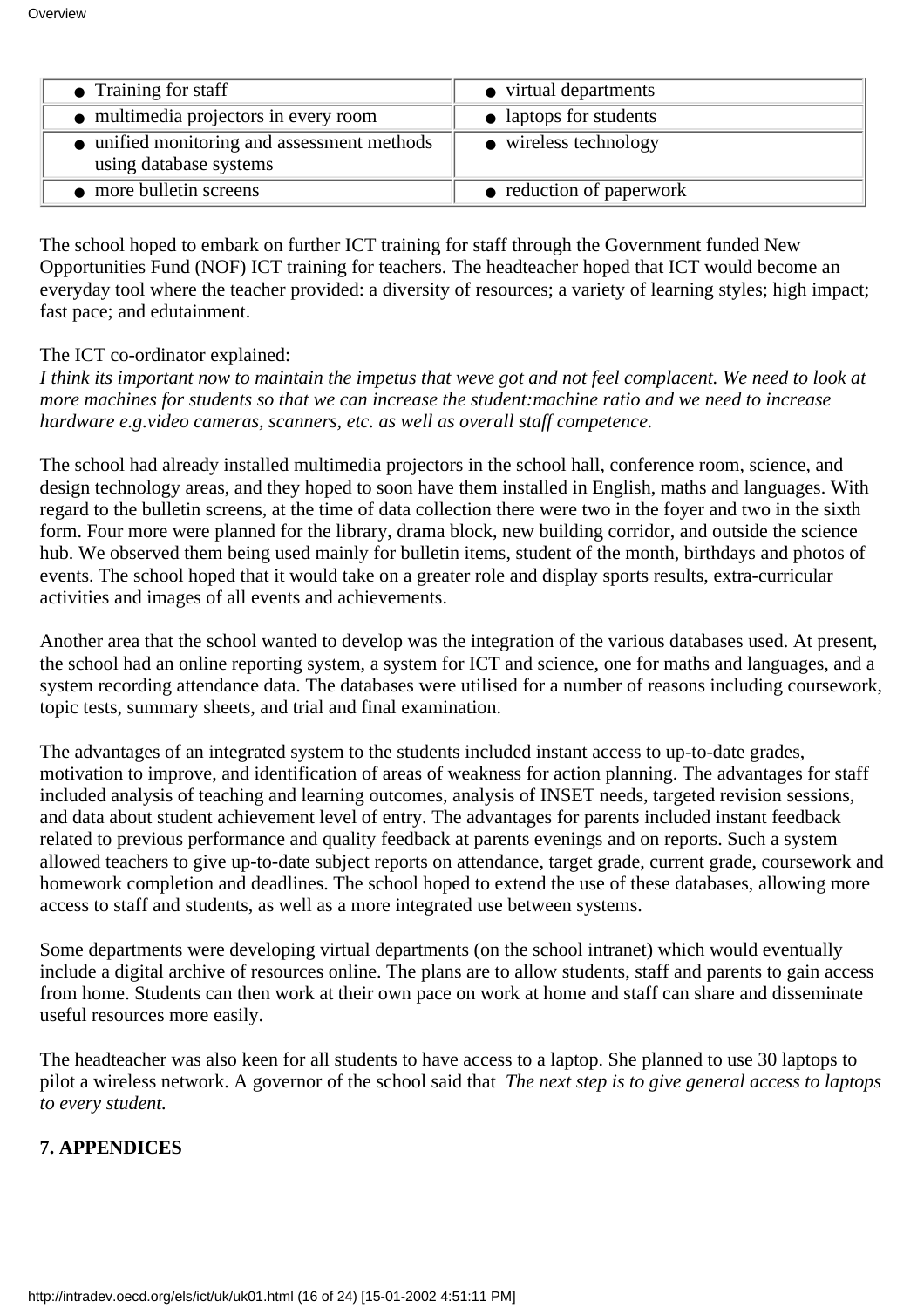## **APPENDIX A: METHODOLOGY**

#### 1. **Contact period**

First contact was made with the school, in the form of a site visit, on 4th October 2000, followed by a draft itinerary being sent to the school. The actual data collection took place between 4th and 8th December 2000, totalling five school days with two researchers.

#### 1. **Data collection**

The following itinerary documents the data collection for the OECD study for the five days in school.

|                                                  |     | <b>Data collection</b>                         |
|--------------------------------------------------|-----|------------------------------------------------|
| Mon                                              | lam | Introduction with the Principal                |
|                                                  |     | Interview with innovation teacher              |
|                                                  | pm  | Focus group interview with Year 12 students    |
|                                                  |     | Interview the Head of Modern Languages         |
| Tues                                             | lam | <b>Interview with Assistant Principal</b>      |
|                                                  |     | Interview with technician                      |
|                                                  | pm  | Focus group interview with Year 10 students    |
|                                                  |     | Observation of video conferencing Latin lesson |
| Wed<br>Observation in science department<br>lam. |     |                                                |
|                                                  |     | Interview with teacher                         |
|                                                  |     | Interview with AST                             |
|                                                  | pm  | Interview with technician                      |
| <b>Thurs</b>                                     | lam | Interview with the Principal                   |
|                                                  | pm  | Interview with Vice Principal                  |
| Fri                                              | lam | Observation Year 10 English                    |
|                                                  |     | Interview with a school governor               |
|                                                  | pm  | Debrief                                        |

# **Key**

AST Advanced Skills Teacher

### **Notes**

- 1. All interviews were of approx. 1-2 hour unless otherwise stated.
- All classroom observations were of a typical lesson (approx. 60-75 mins)2.

#### **3. Organisation of the data collection**

Two researchers were present for all interviews and observations. During interviews, one researcher conducted the interview and the other took notes. All interviews were also recorded using audio tape.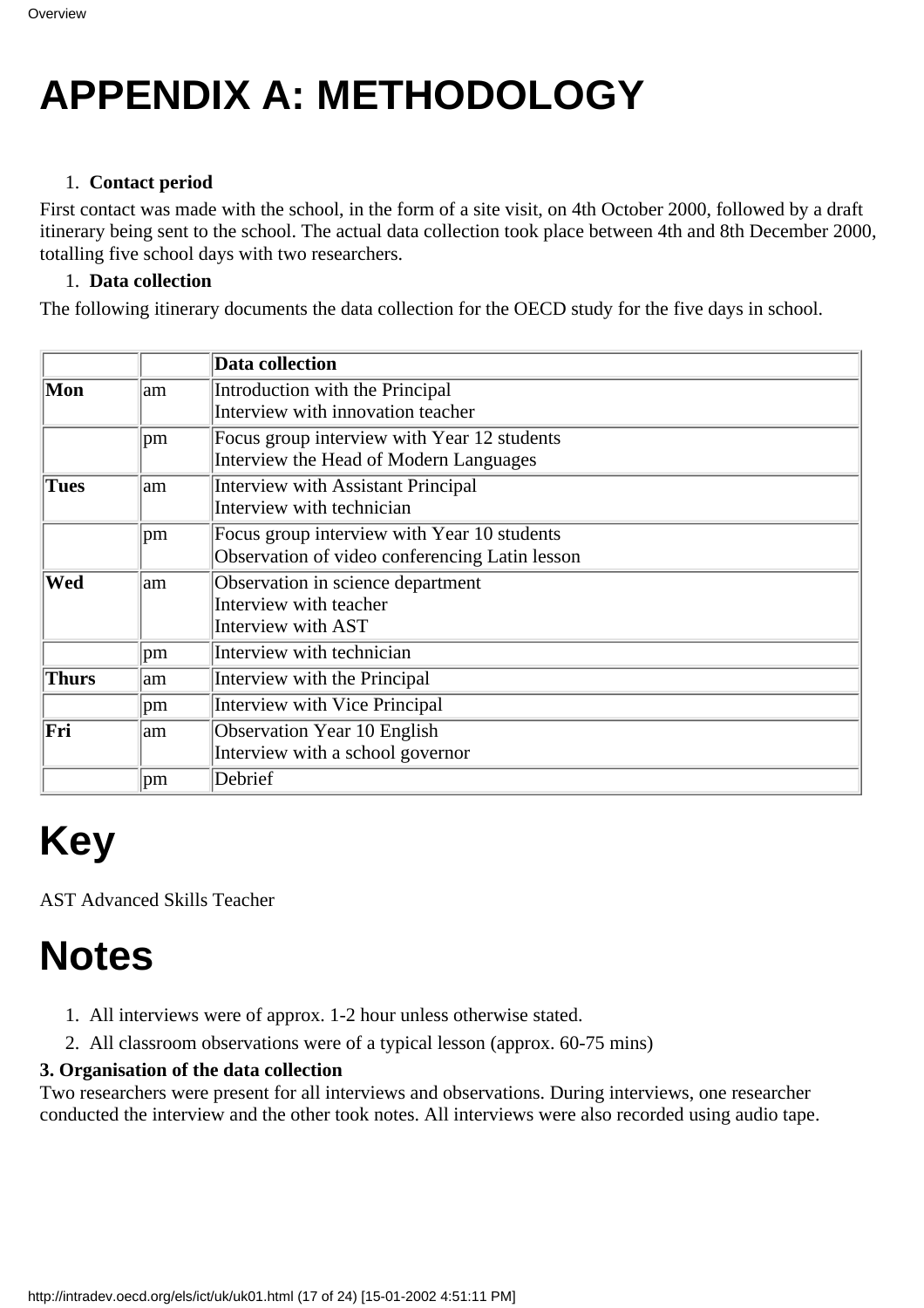## **APPENDIX B: ICT PRACTICE SURVEY FOR TEACHERS**

### **How comfortable are you with using a computer to do each of the following?**

|                                             | Very           | Comfortable | Somewhat    | Not at all     |
|---------------------------------------------|----------------|-------------|-------------|----------------|
|                                             | Comfortable    |             | Comfortable | Comfortable    |
| Write a paper                               | 36             |             |             |                |
| Search for information on the<br><b>WWW</b> | 33             |             |             |                |
| Create and maintain web page                |                |             | n           | 29             |
| Use a database                              | $\overline{7}$ | 13          | 11          |                |
| Develop a data base                         |                |             | 14          | 17             |
| Send and receive e-mail                     | 35             |             |             |                |
| Write a program                             |                |             |             | 26             |
| Draw a picture or diagram                   | 18             |             |             | $\overline{8}$ |
| <b>Present information</b>                  | 19             | 11          |             |                |

 $n = 46$ 

#### **How important is each of the following computer-related skills for your teaching?**

|                                | Very important | Important | So-so | Not important at all $\parallel$ |
|--------------------------------|----------------|-----------|-------|----------------------------------|
| Write a paper with a word      | 25             | 13        | 6     |                                  |
| processor                      |                |           |       |                                  |
| Search for information on the  | 17             | 16        | 8     |                                  |
| WWW                            |                |           |       |                                  |
| Create Web pages               | 3              |           | 18    | 17                               |
| Use a data base                | 10             | 17        | 15    | 14                               |
| Develop a data base            | 9              | 8         | 17    | 12                               |
| Send and receive e-mail        | 12             | 13        |       | 13                               |
| Write a program                | 4              |           | 6     | $ 23\rangle$                     |
| Draw a picture or diagram with | 13             | 13        | 11    | ۱Q                               |
| graphing/ drawing application  |                |           |       |                                  |
| Present information            | 20             | 12        | 11    |                                  |

 $n = 46$ 

#### **During the past school year, how often did your students on average do the following for the work you assigned?**

| "Several"<br>times | Several times each | tew times<br>$\Delta$ | vever |
|--------------------|--------------------|-----------------------|-------|
| leach week         | onth               |                       |       |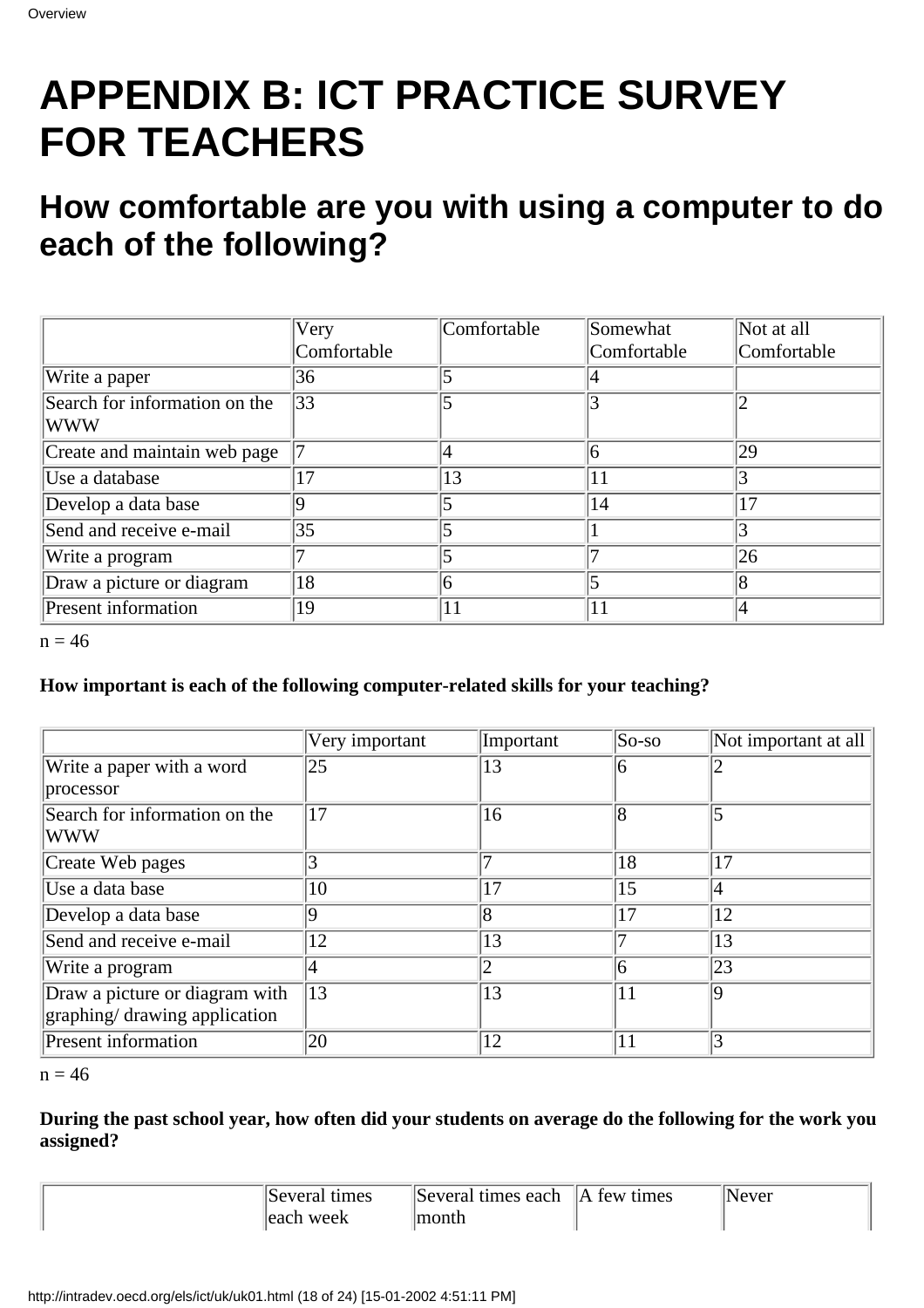| Use the world wide web        | 6  | 15 | 18 |    |
|-------------------------------|----|----|----|----|
|                               |    |    |    |    |
| Create web pages              |    |    | 5  | 37 |
| Send or receive e-mail        | 3  |    | 17 | 18 |
| Use a word processing         | 15 | 16 | 10 |    |
| program                       |    |    |    |    |
| Use a computer to play        |    |    | 16 | 26 |
| games                         |    |    |    |    |
| Use a spreadsheet             | 4  | 10 | 16 | 12 |
| Use a graphics program        |    |    | 16 | 18 |
| Join in an on-line forum or   |    |    |    | 40 |
| chat room                     |    |    |    |    |
| Use a presentation program  1 |    | 13 | 20 | 10 |
| Use an instructional          |    | 6  | 21 | 16 |
| program                       |    |    |    |    |
| Other computer uses           |    | 4  | 6  | 12 |

#### $n = 46$

#### **30. How would you rate your ability to use a computer?**

| Good | Fair    | $ P$ oor |
|------|---------|----------|
| ⊢∼   | . .<br> |          |

 $n = 46$ 

#### **31. Was student computer use ever evaluated for grading?**

| ັບ |  |
|----|--|
|    |  |

 $n = 46$ 

#### **32. If you assigned World Wide Web searching, how much freedom did you allow students in locating sites to visit?**

| No<br>restrictions | Some restrictions | Designated sites only |
|--------------------|-------------------|-----------------------|
|                    |                   |                       |

 $n = 46$ 

#### **33. Did you create or modify a Web site with any of the classes that you taught?**

| ັ |  |
|---|--|
|   |  |

 $n = 46$ 

#### **34. What portion of the computer use in your classes was directly related to the course content?**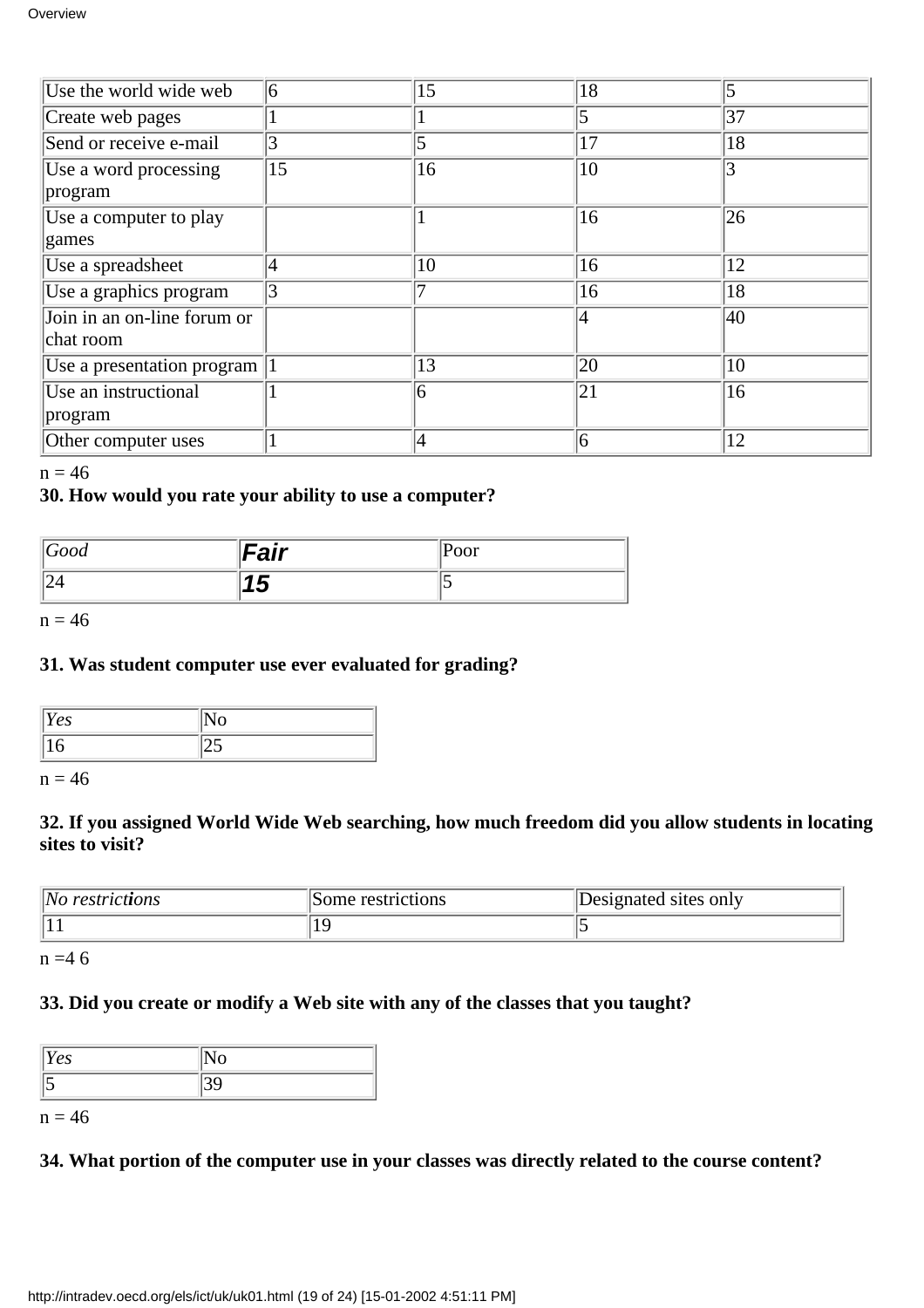| .<br>l<br>$\mathbf{L}$ | Most | ome<br>՝ | little<br>$V\rho r$<br>◡ |
|------------------------|------|----------|--------------------------|
| $\sqrt{ }$<br>∪⊾ا      |      |          | . .                      |

 $n = 46$ 

#### 1. **What portion of the computer use that you assigned, was done by students individually?**

| All | Most | 50me                            | Very little |
|-----|------|---------------------------------|-------------|
|     | ៲∠∪  | $\overline{\phantom{a}}$<br>⊥−т |             |

 $n = 46$ 

#### 1. **If you have a computer at home, how often did you use it for preparing for teaching?**

| $\beta$ Several times a<br> week | $\beta$ Several times a<br> month | $\parallel$ A few times | $\vert$ Never | $\Delta$ computer |
|----------------------------------|-----------------------------------|-------------------------|---------------|-------------------|
| 30                               |                                   |                         |               |                   |

 $n = 46$ 

**Did you participate as a student or instructor in a virtual course through the Internet/World** 1. **Wide Web?**

| Yes | $\overline{O}$ |  |
|-----|----------------|--|
|     | , U U          |  |

 $n = 46$ 

**Did you involve your students in collaborative learning over the Internet/World Wide Web with** 1. **students from other classes?**

| es | ັ |
|----|---|
|    |   |

 $n = 46$ 

**Are you currently using technology to collaborate with other teachers (professional chat rooms,** 1. **forums, or the like)?**

| ັບ | ັ |  |
|----|---|--|
|    |   |  |

 $n = 46$ 

1. **How many e-mail messages do you send each week on average?**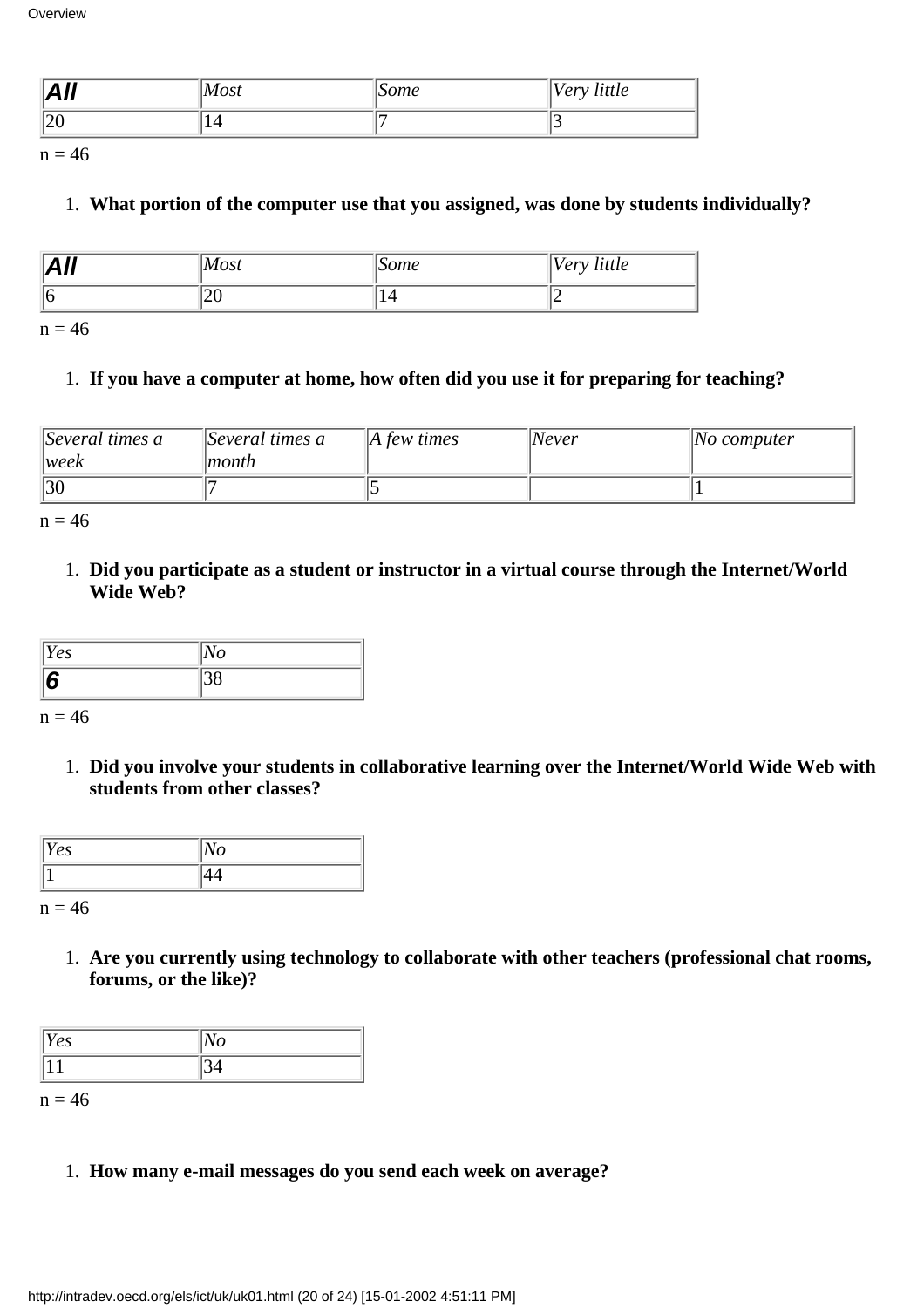| יי<br>than 12<br>More | $-$ | $\overline{\phantom{0}}$ | none |
|-----------------------|-----|--------------------------|------|
|                       |     | ⊥∪                       |      |

### $n = 6$

### **41. How many of the following have you ever done?**

| Made changes to a computer s hardware |  |
|---------------------------------------|--|
| Updated an application program        |  |
| Recovered a damaged file              |  |
| Created a web site                    |  |
| Developed a data base                 |  |

 $n = 46$ 

#### **APPENDIX C: DOCUMENTATION**

#### **1. Documents**

Documents collected from the school, and used in the preparation of this report included:

- Copy of an article by the Principal featured in *School Headship national and international perspectives.* Do we have to?
- A series of Vision 2020 documents
- Summary of the OFSTED inspection report
- Booklet A guide to examination results for 2000
- Documents from the County Education Department
- BECTa briefing paper On-line student review database
- Copies of PowerPoint slides used for presentation given by science teacher to the rest of the staff (5/12/00)
- Information on Learning Transfer produced by Vice Principal
- Booklet College statutory information
- Booklet Sixth Form opportunities
- Booklet Year 10 coursebook 2001

#### **2. School OFSTED report main findings**

The following is an extract from a document reporting the main findings produced by the Office for Standards in Education (OFSTED) following an inspection of Greenfield College in May 1998. Inspection reports are available from the OFSTED website (www.ofsted.gov.uk).

*Students attainment on entry to the college is well above the national average. The college ensures that students maintain, and frequently improve, on these high standards of attainment. Overall standards in the college, as measured by public examinations and as observed in lessons and scrutiny of students work is above national average in most curriculum areas and well above average in some.*

#### **APPENDIX D:** *Greenfield College*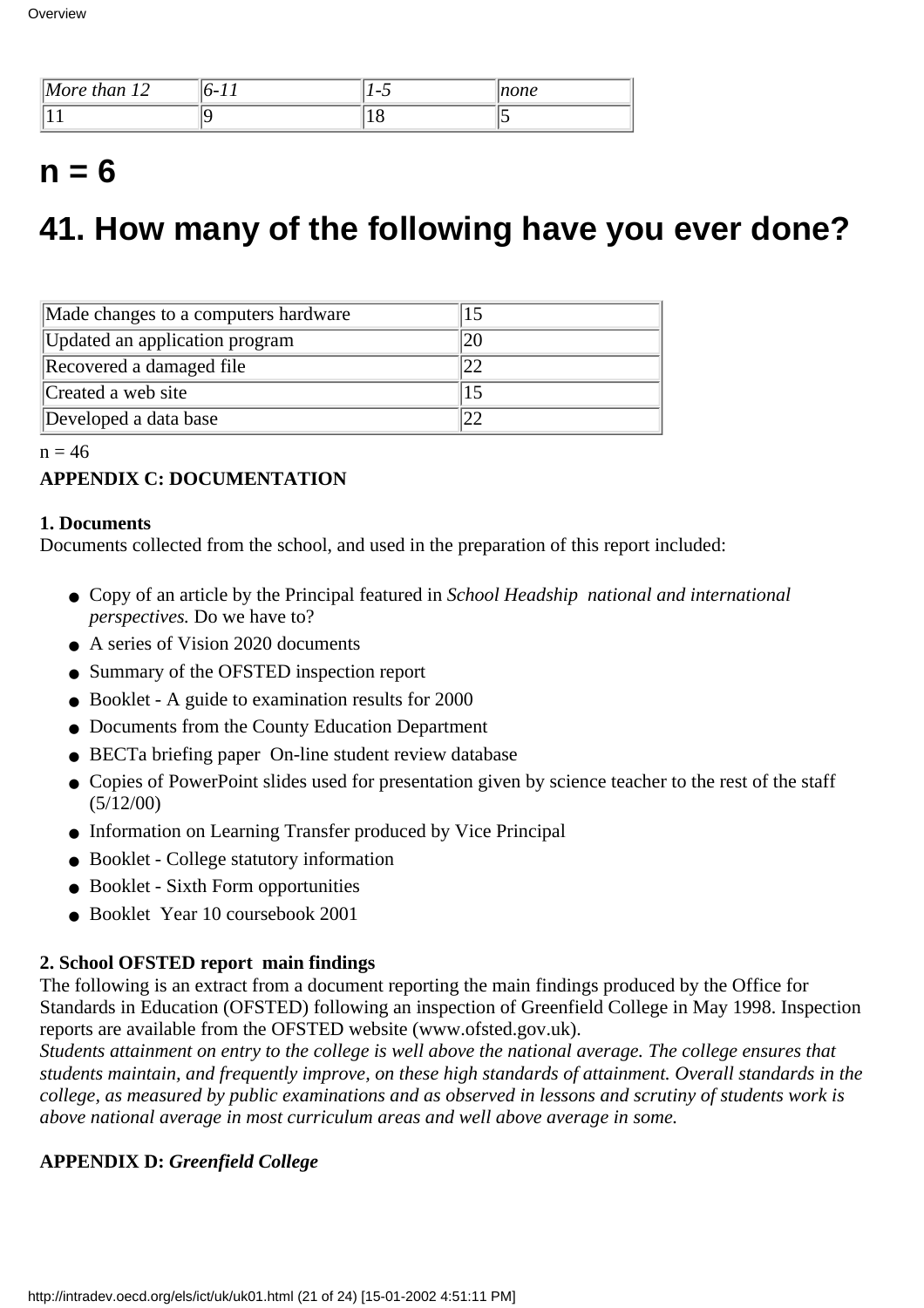### **OECD/CERI ICT PROGRAMME**

### **Nomination Form for a School Site**

*Note: This form should be edited for conditions and terminology that may vary in your country or with the sites you will be choosing among. Keep in mind, however, that the data gathered through this form should inform categories 4-7 in the Organisation of Evidence chart at the end of the Workbook.*

#### *B. Basic site description*

1. *Type of site (age levels/grades, public/private, special populations or services):* KS 3, 4 and 5. Aged 14-19. General Certificate in Secondary Education, General National Vocational Qualification, A & AS Levels.

1. *Location of site (urban, inner-urban, suburban, small town, rural):* Suburban

1. *Socio-economic status of parents (describe indicator used):* Mixture of working class and affluent

1. *Number of students plus notes on any imbalances in representation by gender or citizenship:* 1910 students. 30 per cent ethnic minority students but most UK Citizen

1. *Percentage of students moving to another school before the end of the academic term: Low 6 per cent*

1. *Total site budget:* £5,060,902

1. *Percentage of budget (approximately) spent on ICT:* 6 per cent Hardware/software and 4 per cent technician salaries

1. *Sources of income:*

Local authority and additional funding of £100 per student through the Technology College Trust.

1. *Other significant resources received in the past two years (volunteers, corporate donations, etc.):* Sponsorship of £100,000 for Technology College Trust, Annual funds for TC Trust status £169,00 this year

*C. Staff*

1. *Number of staff:* Approx 100 teaching, 50 support

1. *Percentage of staff who do not complete the full academic year:*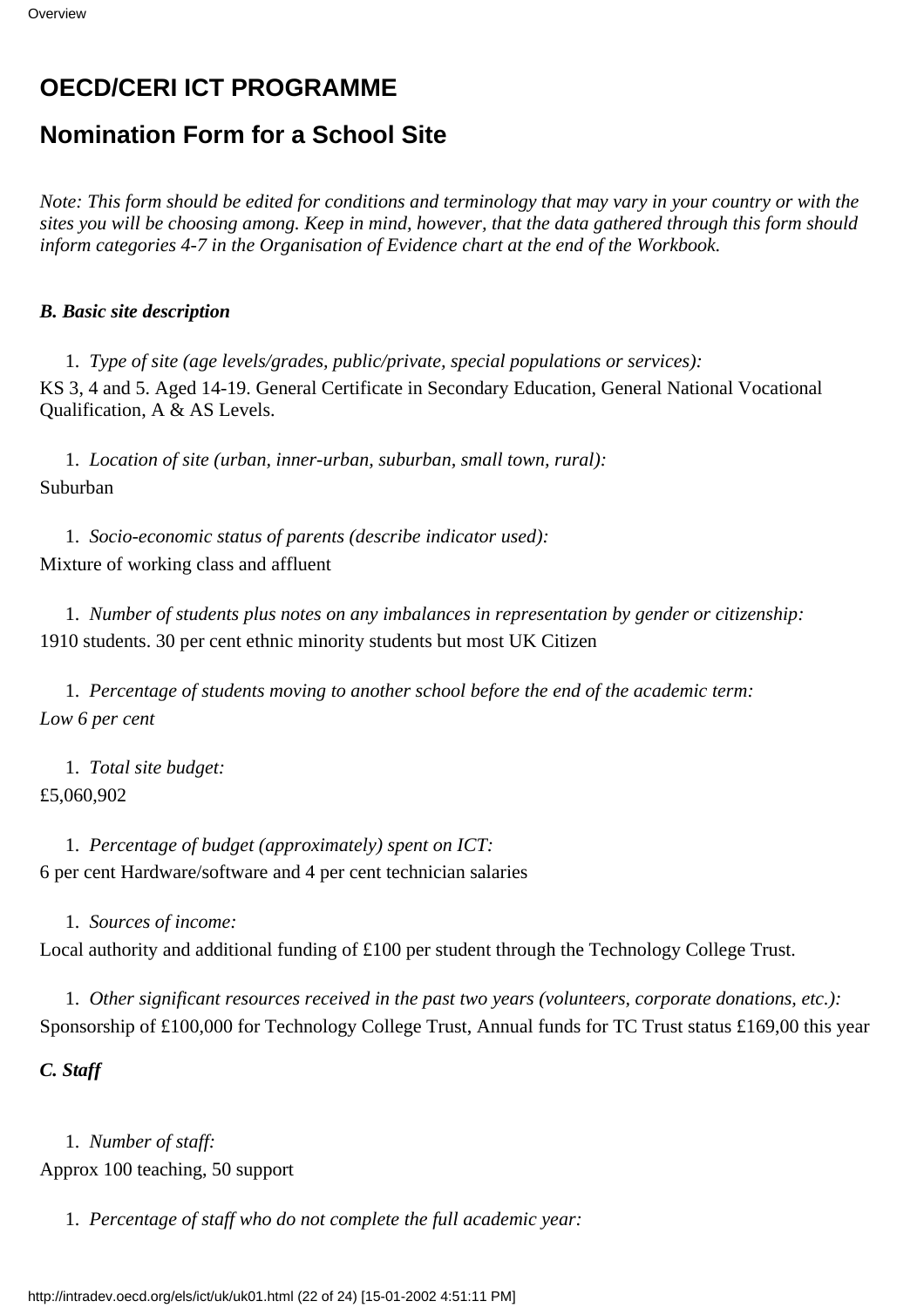#### Very low

*Average number of hours spent teaching for teachers whose primary assignment is classroom* 1. *teaching:*

26 out of 30 periods per week

#### *D. Academic schedule and performance*

1. *Organisation of instruction (timetable type, special educational needs provisions, etc.):* Weekly

1. *Formal assessment procedures (types of tests, dates given, purposes):*

GCSE 16+ A level (see prospectus) NFER CATS Y7, Y3. KS3 SATS. Examinations take place in the summer term or at the end of modules of work.

*Student performance levels for mathematics and reading (or equivalent) at two representative student* 1. *year groups:*

The following is an extract from a document reporting the main findings produced by the Office for Standards in Education (OFSTED) following an inspection of Greenfield College in May 1998. Inspection reports are available from the OFSTED website (www.ofsted.gov.uk).

*Students attainment on entry to the college is well above the national average. The college ensures that students maintain, and frequently improve, on these high standards of attainment. Overall standards in the college, as measured by public examinations and as observed in lessons and scrutiny of students work is above national average in most curriculum areas and well above average in some.*

#### *E. Improvement/Innovation*

*Description of improvements or innovations (400-500 words--please attach, along with relevant* 1. *documentation).*

See main report

1. *Main indicators of success of the improvements:*

See main report

1. Role of information and communication technologies (ICT) in improvements (400-500 words please *attach).*

See main report *F. ICT*

1. *Brief description of the main technologies (ICT) used at the site:*

Multimedia projectors, (14) internet, intranet, 6 digital cameras, PC/laptops for all teachers who want them

1. *Total number of WWW-usable computers*

500 PCs for children and 60+ laptops for staff and various other staff computers

1. *Total number of other computers* Couple of Macs, and one reprographics